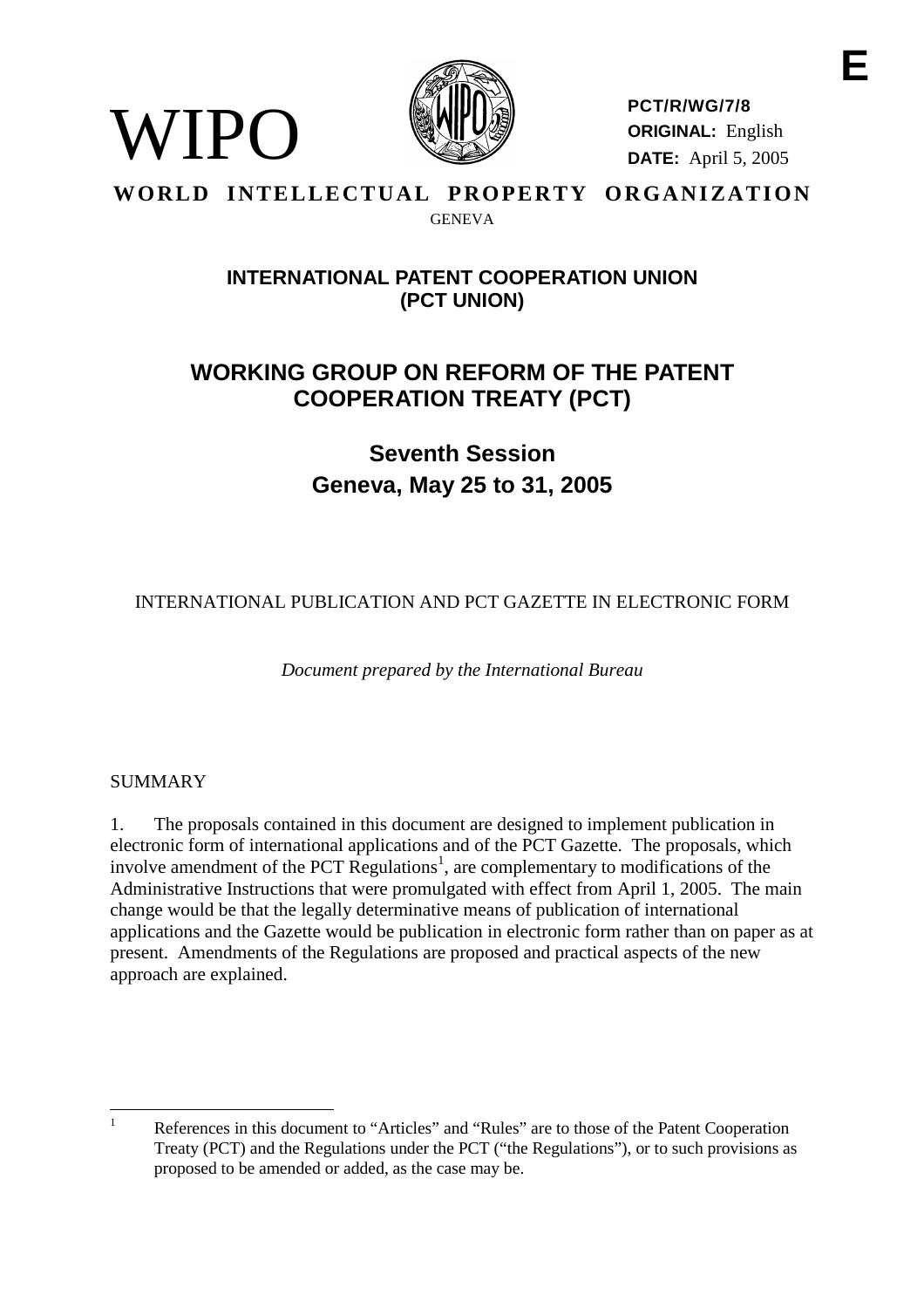# PCT/R/WG/7/8 page 2

#### PUBLICATION OF THE PCT GAZETTE IN ELECTRONIC FORM

#### *Background*

2. Pursuant to Article 55(4) and Rule 86.1(a), the International Bureau is required to publisha Gazette which shall contain:

 $(i)$  for each published international application, the bibliographic data, the drawing (if any) appearing on the front page of the pamphlet and the abstract;

(ii) the schedule of fees payable to Offices and Author ities;

(iii) notices the publication of which is required under the Treaty or the Regulations;

(iv) information, if and to the extent furnished to the International Bureau by the designated or elected Offices, on the question whether the requirements provided for in Articles 22 or 39 have been complied with in respect of the international applications designating or electing the Office concerned;

(v) any other useful information prescri bed by the Administrative Instructions, provided access to such information is not prohibited under the Treaty or the Regulations.

3. At present, the International Bureau fulfills its legal obligation under Article 55(4) to publisha Gazette by way of publication in two different forms: as a Gazette in *paper form* and as a Gazettein *electronic form* (see Rule 86.1(b)).

#### *Gazette in Paper Form*

4. The *Gazettein paper form* (hereinafter referred to as "the paper Gazette") is published by the International Bureau on a weekly basis. Each is sue contains the content prescribed by Rule  $86.1(b)(i)$ —that is, the bibliographic data in respect of each international application published that week as referred to in paragra ph 2(i), above, but without the drawing or abstract, as well as the matters referred to in paragraph 2(ii) to (v), above. The paper Gazette is presented in four Sections a sfollows:

(i) Section I contains the bibliographic data in respect of each international application published in the week covered by the Gazette;

(ii) Section II contains notices and information relating t o published international applications (such as announcements of the later publication of amended claims under Article 19; and announcements of later publication of international search reports);

(iii) SectionIII contains weekly in dexes of international application numbers and corresponding international publication numbers, of names of applicants and corresponding international publication numbers, and of international publication numbers grouped according to International Patent C lassifications ymbols;

(iv) Section IV contains notices and information of a general character (such as notices the publication of which is required under the Treaty or the Regulations, information on Contracting States and intergov ernmental organizations, and fees payable).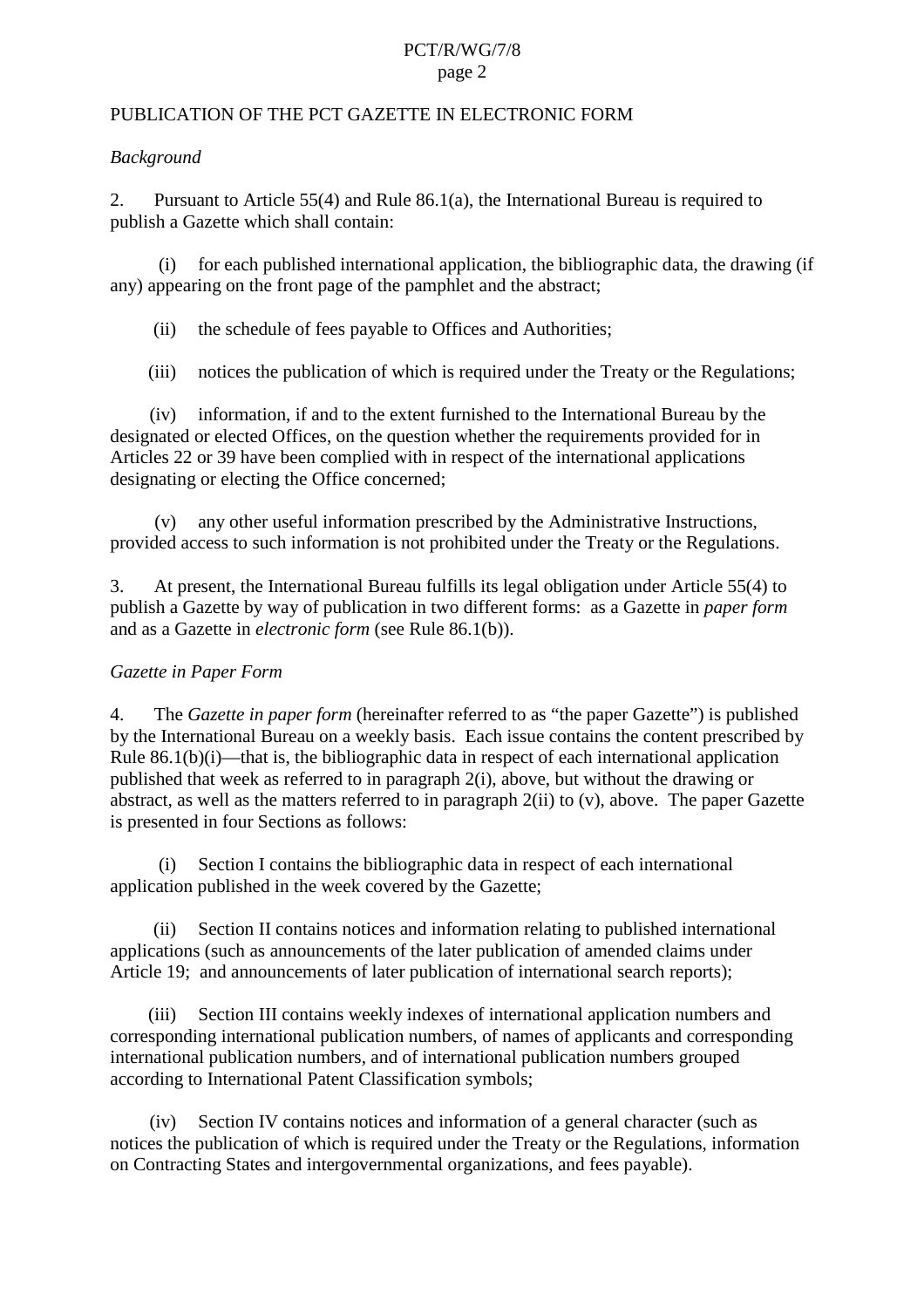## PCT/R/WG/7/8 page 3

5. At present, the paper Gazette is mailed, on a weekly basis, to about 180 subscribers. These include International Searching and Preliminary Examining Authorities and national and regi onal Offices who, under Rule 87, are entitled to receive one or more copies of the Gazette free of charge, as well as about 150 paying subscribers, including a variety of public and private sector entities and individuals, with a broad geographical distribution.

6. Overthe last four years, the number of paid subscriptions to the paper Gazette has significantly declined, as illustrated in Figure 1 appearing in Annex II to this document. The income generated by subscriptions to the paper Gazette has, since at least 2001, failed to cover the cost to WIPO of producing it, as illustrated in Table 1 appearing in Annex II to this document.

# *Gazette in Electronic Form*

7. The *Gazetteinelectronicform* (hereinafter referredtoas "the electronic Gazette") is made available through the Internet via WIPO's website.  ${}^{2}$ The electronic Gazette contains not only the content prescribed by Rule  $86.1(b)(ii)$  (that is, bibliographic data, drawing and abstractinespect of each international application published in the week covered by the Gazette) but, in effect, functions as a searchable Intellectual Property Digital Library (IPDL), containing datarelating to international applications published, in the form of pamphlets, since January 1997. Bibliographic data, abstracts, drawings and images of pamphlets are provided in the IPDL for all published international applications. In addition, for international applications published since April 1998, the description and claims are also provided as searchable text.

8. Concurrent with the decrease in subscriptions to the paper Gazette, interest in the electronic Gazette has greatly increased, as illustrated in Figure 2 appearing in Annex II to this document.

# *Other Gazette -Related Electronic Products*

9. An electronic version (in PDF format) of the paper Gazette is available, free of charge, via WIPO's website for browsing, downloading and selective printing.

10. In addition, a private sector publisher produces, inclose cooperation with WIPO, a CD-ROM version of the Gazette in PDF format which contains the same data as published in the electronic Gazette as well as elements from the paper Gazette (Sections II, III and IV, as referred to inparagraph 4, above). The CD -ROM version, which is published weekly with cumulative contents (including all previous issues during the same calendar year), is available by way of annual subscription. Although the CD -ROM is not an official WIPO product, the International Bureau purchases subscriptions to the CD -ROMs from the publisher and distributes them to over 40 national and regional Offices of PCT Contracting States free of charge.

<sup>&</sup>lt;sup>2</sup> See http://www.wipo.int/pct/en/gazette/index.jsp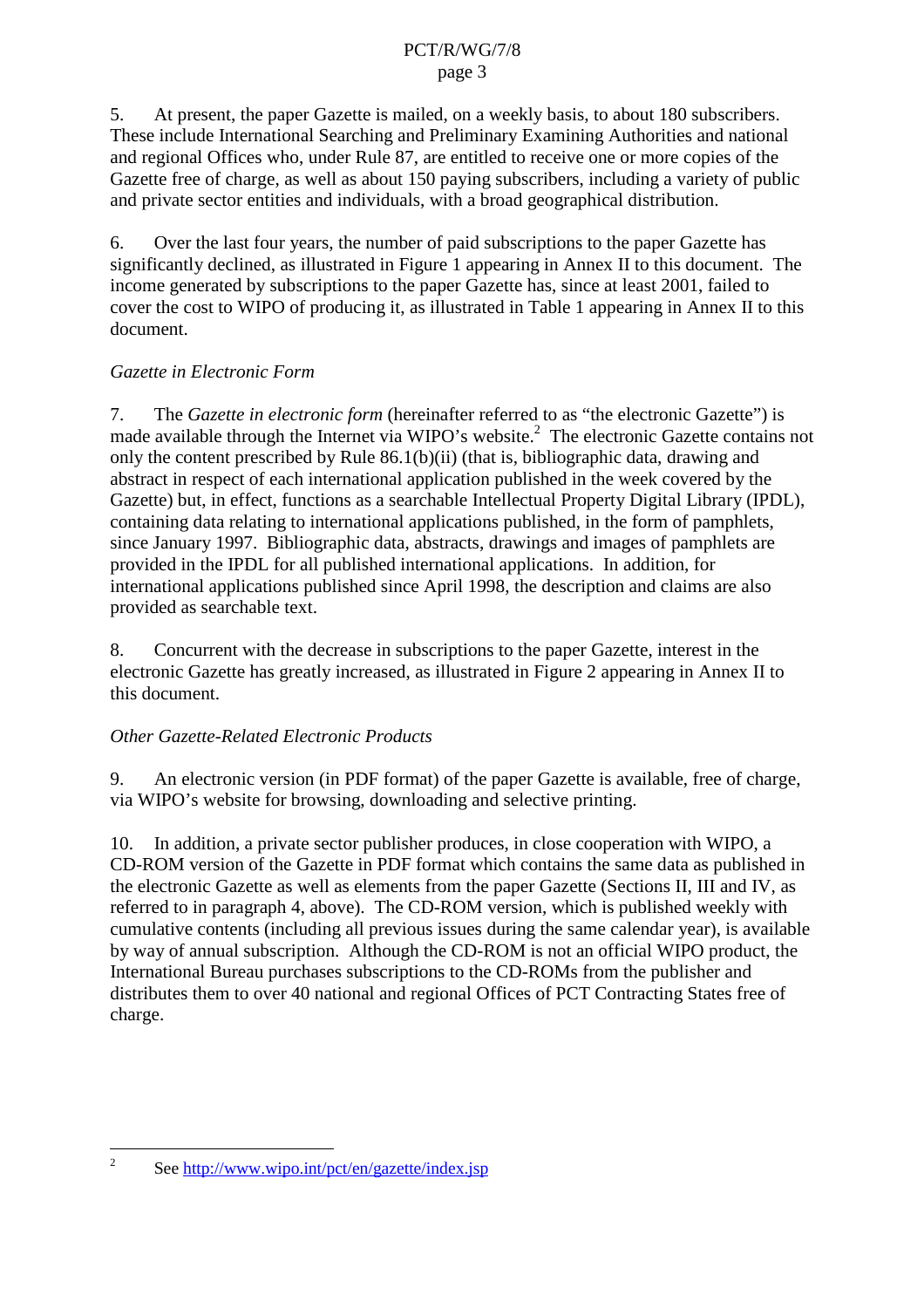## *Proposed Amend ment of Rule 86*

# 11. Noting that:

(i) today, electronic means of publication (Internet and physical media such as CD -R and DVD) are increasingly being used by patent Offices to fulfill their legal obligation to publish applications and official notifications;

(ii) there has been a significant decrease in subscriptions to the paper Gazette in the last years and a concurrent increase in hits to the electronic Gazette;

(iii) as the paper Gazette is not text searchable, its usefulness for users (Offices and others) is therefore limited; and

(iv) the income generated by subscriptions to the paper Gazette has not covered WIPO's cost of production in recent years;

itis proposed to amend the Regulations to enable the International Bureau to fulfill its legal obligation to publish a Gazette by way of publication in electronic form. A proposal to amend Rule 86 accordingly, and to move to the Adminis trative Instructions matters of detail concerning the form in which and the means by which the Gazette is published, is contained in Annex I to this document. The format and content of the proposed new version of the electronic Gazette are outlined in para a graphs 3to 15, below.

12. If an Office or Authority preferred to receive the electronic Gazette on a physical medium rather than online via WIPO's website, the International Bureau would, as ide from its legal obligation under Article 55(4) to publish a Gazette, continue to provide, under Rule 87 as proposed to be amended, a copy of the electronic Gazette on CD -ROM, free of charge, to that Office or Authority.

# *Format and Cont ent of the Proposed Electronic Gazette*

13. The electronic Gazette, in its current version, does not have an identical content to the paper Gazette *.* As explained in paragraph 7, above, the electronic Gaze tte contains the bibliographic data, drawing and abstract for each application (the elements required according to Rule 86.1(b)(ii)) but it does not contain the information published in Sections II to IV of the paper Gazette (the elements referred to in Ru le  $86.1(a)(ii)$  to (v); those elements are provided only "unofficially" in the PDF version of the *Gazette in paper form*, see paragraph 9, above). It is therefore proposed to revise the electronic Gazette so as to include all of the data and information referred to in Rule  $86.1(a)(ii)$  to  $(v)$ . The proposed approach on how that data and information will be made available to users is described in the following paragraphs.

14. Apart from notices and informati on of general character published in Section IV, the Gazetteisessentiallyaseries of indexes that are intended to facilitate the retrieval of PCT data. Because of the different nature of data and information contained in the Gazette, it is feltadvisab letopublish application data (e.g., data referred to in Sections I, Hand III) differently from notices and information of a general character (as contained in Section IV).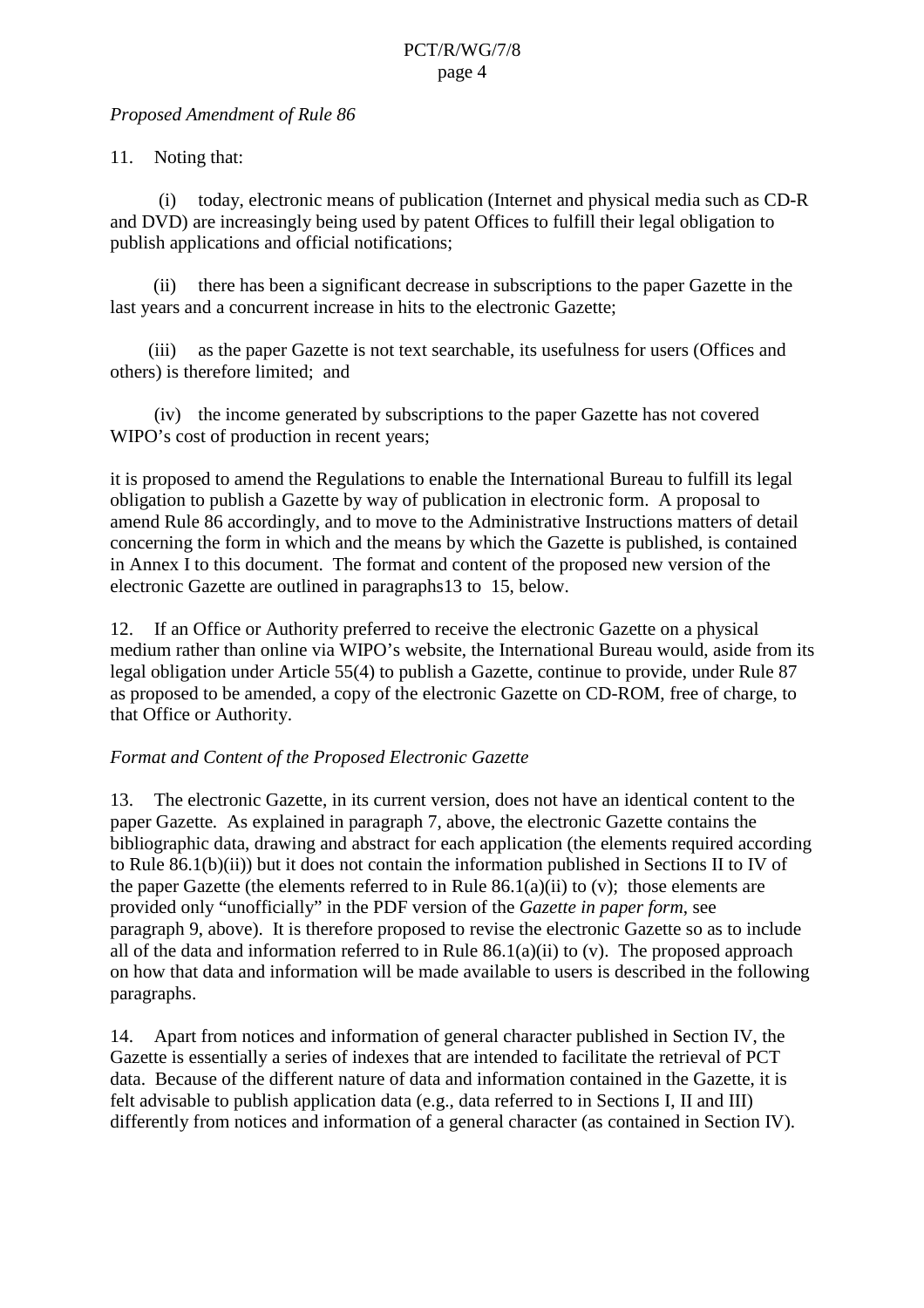15. Sections I, II and III would be made available thro ugh a searchable database that will be a revamped version of the current electronic Gazette. The indexes contained in Sections I and III are already available in the electronic Gazette and would only be subject to minor changes intended to make them more usable, such as the ability to generate lists ordered in the sameway as Sections I and III of the current paper Gazette. The notices contained in Section II are partially available in the electronic Gazette, and this information would be completed and ma desearchable. Further technical details will be provided as further developments are made on this issue.

16. Notices and information of general character published in Section IV would also be made available in electronic form. We ekly updates would be published (as at present in the paper Gazette) and the collection of information published in Section IV would become searchable from within the electronic Gazette. Further technical details on the technical format of Section IV info rmation and on the availability of historical information will be provided as further developments are made.

17. As at present, versions of the electronic Gazette in both English and French would be published at the same time (seep resent Rule  $86.2(c)$  which, except for drafting changes, is not proposed to beamended).

18. Further details concerning the electronic Gazette will be provided to Offices and users of the system in the context of the consultations under Rule 89.2(b) of proposed modifications of the Administrative Instructions implementing Rule 86.1 as proposed to be amended.

# PUBLICATION OF INTERNATIONAL APPLICATIONS IN ELECTRONIC FORM

19. Following consultations pursuant to Ru le 89.2(b) with Offices, Authorities and users of the PCT system, Section 406 of the Administrative Instructions has been modified, with effect from April 1, 2005, so as to enable the International Bureau to fulfill its legal obligation under Article 21 to publish international applications by way of publication in electronic form. The wording of a number of provisions in the Regulations that we redrafted in the context of paper publication systems needs to be adapted to the new electronic environment.

20. Proposalstoamend Rules 13 *bis.*4, 26 *bis.*2, 47.1, 48.1, 48.2, 86.1(a), 87 and 91.1 accordingly are contained in Annex I to this document. Explanations are set out in Annex I in comments relating to the provisions concerned. In par ticular, it is proposed to delete the term "pamphlet" throughout the Regulations, noting that the term "pamphlet", connoting paper publication, would appear to be misleading.

> *21. The Working Group is invited to consider the proposal s contained in Annex I to this document.*

> > [Annex Ifollows]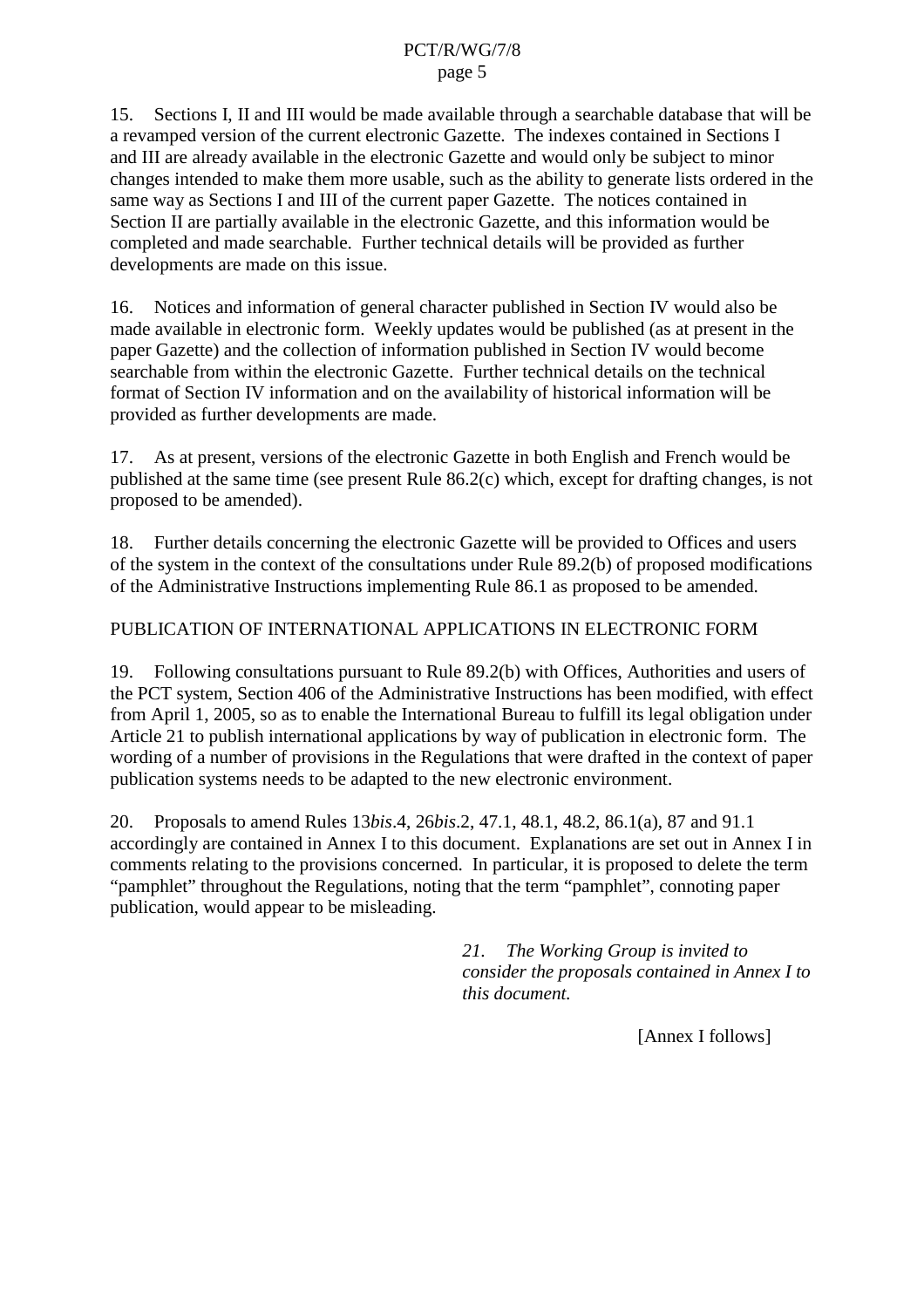#### PCT/R/WG/7/8

#### **ANNEXI**

# PROPOSED AMENDMENTS OF THE PCT REGULATIONS:  $^{\rm 3}$

# INTERNATIONAL PUBLIC ATION AND PCTGAZETT EINELECTRONIC FORM

# TABLEOF CONTENTS

| Rule13 bisInventionsRelatingtoBiologicalMaterial manufactured manufactured 2                                                    |  |
|---------------------------------------------------------------------------------------------------------------------------------|--|
|                                                                                                                                 |  |
|                                                                                                                                 |  |
| 48.1                                                                                                                            |  |
| Rule86TheGazette<br>86.1<br>Languages; FormandMeansofPublication AccesstotheGazette -13<br>86.2<br>86.3<br>86.4<br>86.5<br>86.6 |  |
| Rule <sub>87</sub><br>87.1 CommunicationofPublicationsonRe quest InternationalSearchingand<br>87.2                              |  |
| Rule91ObviousErrorsinDocuments                                                                                                  |  |

<sup>&</sup>lt;sup>3</sup> Proposed additions and deletions are indicated, respectively, by underlining and striking through the text concerned. Certain provisions that are not proposed to be amended may be included for ease of reference.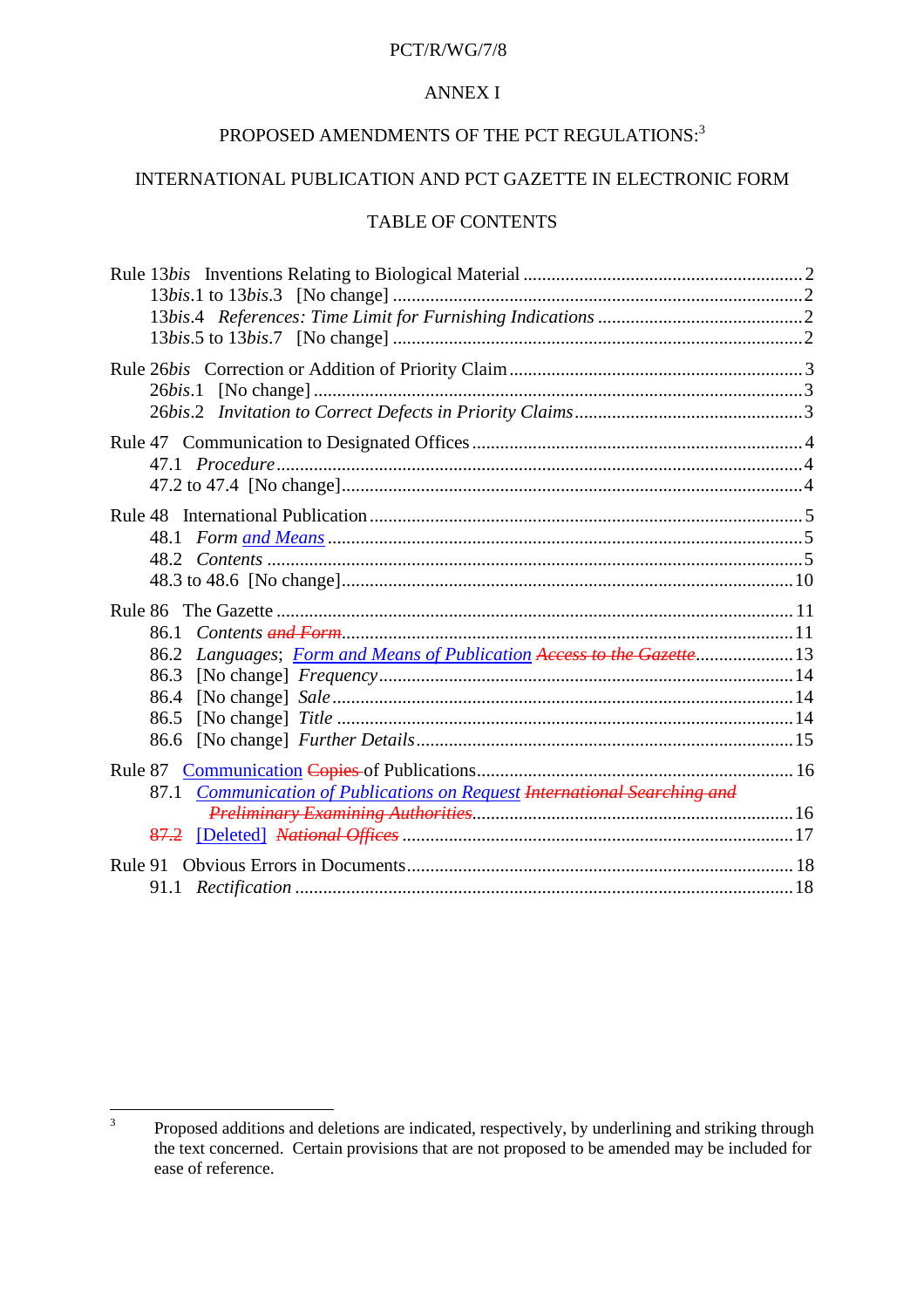# **Rule 13** *bis*

# **Inventions Relating to Biological Material**

13*bis*.1 to 13 *bis*.3 [No change]

13*bis*.4 *References: Time Limit for Furnishing Indications*

(a)  $to (c)$  [No change]

(d) The International Bureaushall notify the applicant of the date on which it received any indication furnished under paragraph  $(a)$ , and  $\therefore$ 

(i) if the indication was received before the technical preparations for international

publication have been completed, publish the indication furnished und erparagraph (a), and an indication of the date of receipt, to gether with the international application indicate that date, and include the relevant data from the indication, in the pamphlet published under Rule 48  $\hspace{1cm}$ ;

[COMMENT:Itisproposed to amenditem (i) so as to further streamline the publication process by requiring the International Bureau to publish the indications furnished by the  $a$ pplicant under paragraph  $(a)$ rather than, as at present, "the relevant data from the indication". Otherwise, the proposed amendments are consequential on the proposed deletion of the term "pamphlet" throughout the Regulations (see Rule 48 as proposed to be amended, below).]

(ii) [Nochange]

13*bis*.5 to 13 *bis*.7 [No change]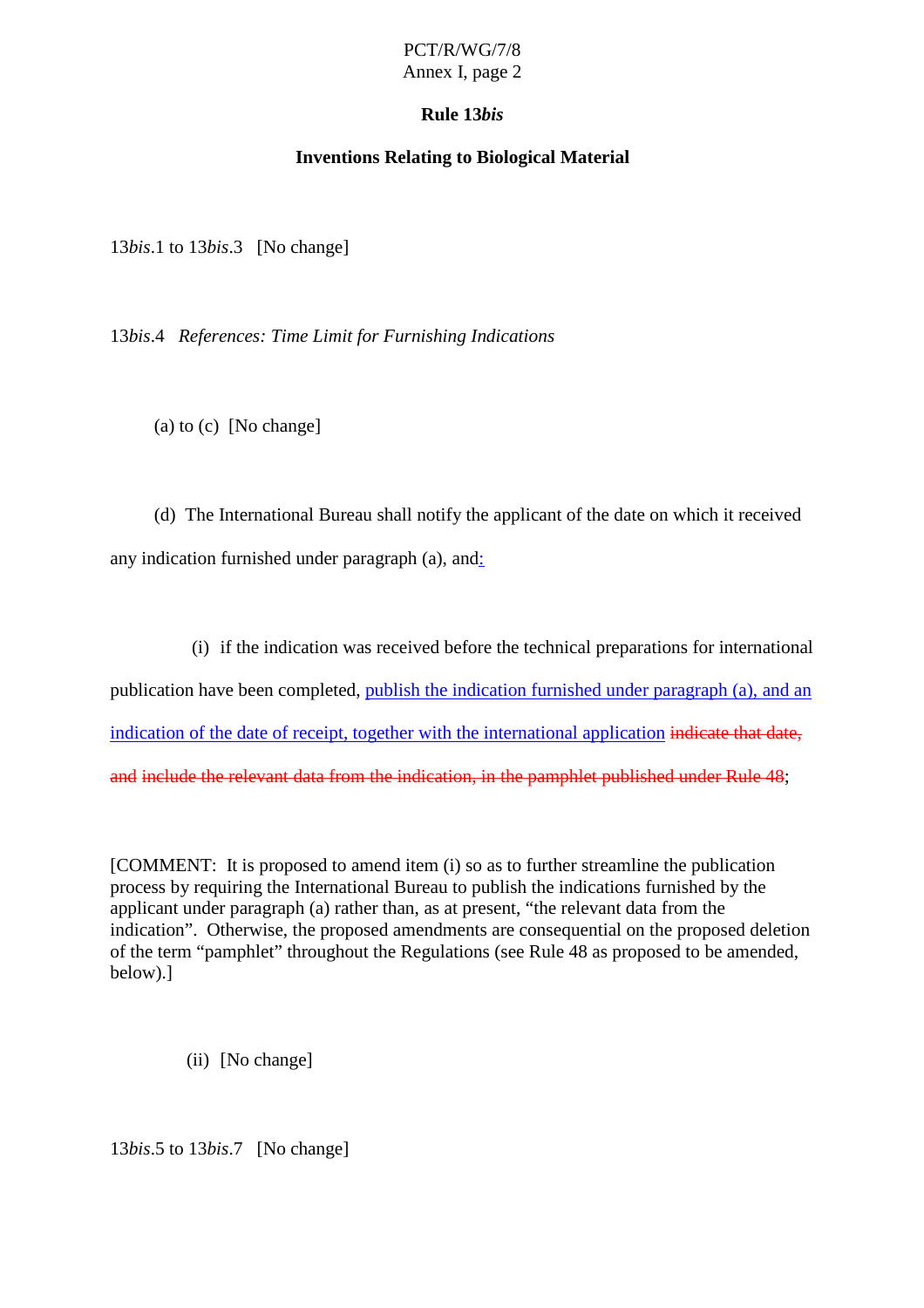# **Rule 26** *bis*

#### **Correction or Addition of Priorit y Claim**

26*bis*.1 [Nochange]

26*bis*.2 *Invitation to Correct Defects in Priority Claims*

 $(a)$  and  $(b)$  [No change]

(c) Where the receiving Office or the International Bureau has made a declaration under paragraph (b), the International Bureau shall, upon request made by the applicant and received by the International Bureau prior to the completion of the technical preparations for international publication, and subject to the payment of a special fee whose amount shall be fixed in the Administrative Instructions, publish, together with the international application, information concerning the priority claim which was considered not to have been made. A copy of that requests hall be included in the communication under Article 20 where a copy of the pamphle tis not used for that communication or where the international application is not published by virtue of Article 64(3).

[COMMENT: The proposed amendments of Rule 26*bis*.2(c) are consequential on the proposed deletion of the term "pamphlet" throughout the Regulations and the deletion of (former) Rule  $47.2$ (c) with effect from January 1, 2004. Rule  $47.2$ (c) as inforce until December 31, 2003, read: "Except to the extent that any designated Office notifies the International Bureau otherwise, copies of the pa mphlet under Rule 48 may be used for the purposes of the communication of the international application under Article 20." Note that it is also proposed in another document to amend Rule 26 *bis* in the context of "rectification of obvious mistakes" (seedoc ument PCT/R/WG/7/6).]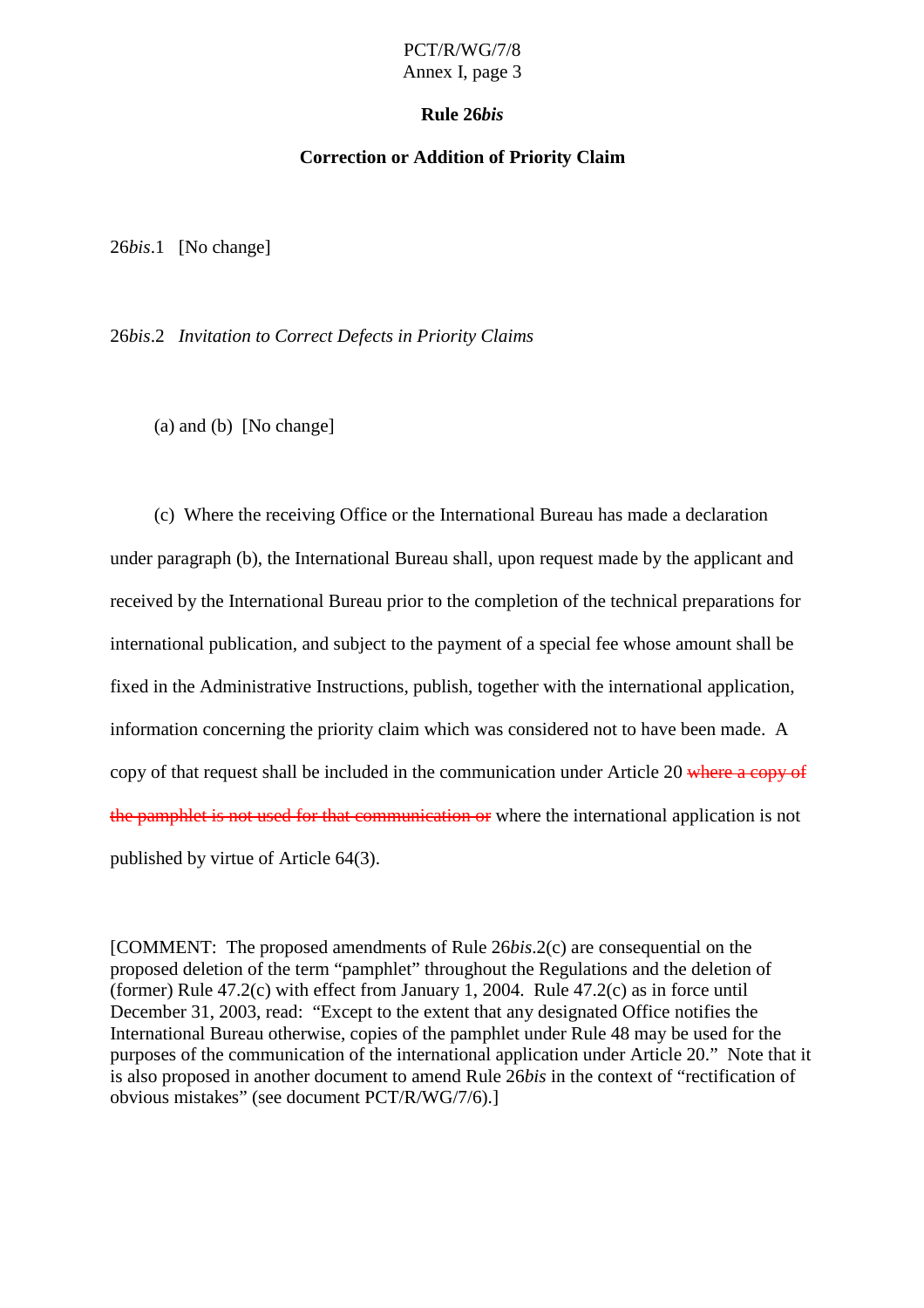#### **Rule 47**

#### **Communication to Designated Offices**

47.1 *Procedure*

(a) and (a-*bis*) [Nochange]

(a-*ter*) [Deleted] Thenotification underparagraph (a -*bis*) shall include any declaration referred to in Rule 4.17(i) to (iv), and any corr ection thereof under Rule 26ter.1, which was received by the International Bureau before the expiration of the time limit under Rule 26ter.1, provided that the designated Office has informed the International Bureau that the applicablenational law require sthe furnishing of documents or evidence relating to the matter to which the declaration relates.

[COMMENT: It is proposed to delete paragraph (a -*ter*) so as to no longer provide for a separate transmittal to particular designated Offices of declarations referred to in Rule 4.17(i) to (iv) but instead to publish any such declaration to gether with the international application,  $as is already the case in respect of a declaration referred to in Rule 4.17(v) (see$ Rule  $48.2(a)(x)$  as proposed to be amended, belo w), thereby further streamlining the publication and communication procedures at the International Bureau.]

 $(b)$  to  $(e)$  [No change]

47.2 to 47.4 [Nochange]

[COMMENT: Note that it is also proposed in another document to amend Rule 47 in the contextof " international publication in multiple languages" (seedocument PCT/R/WG/7/4).]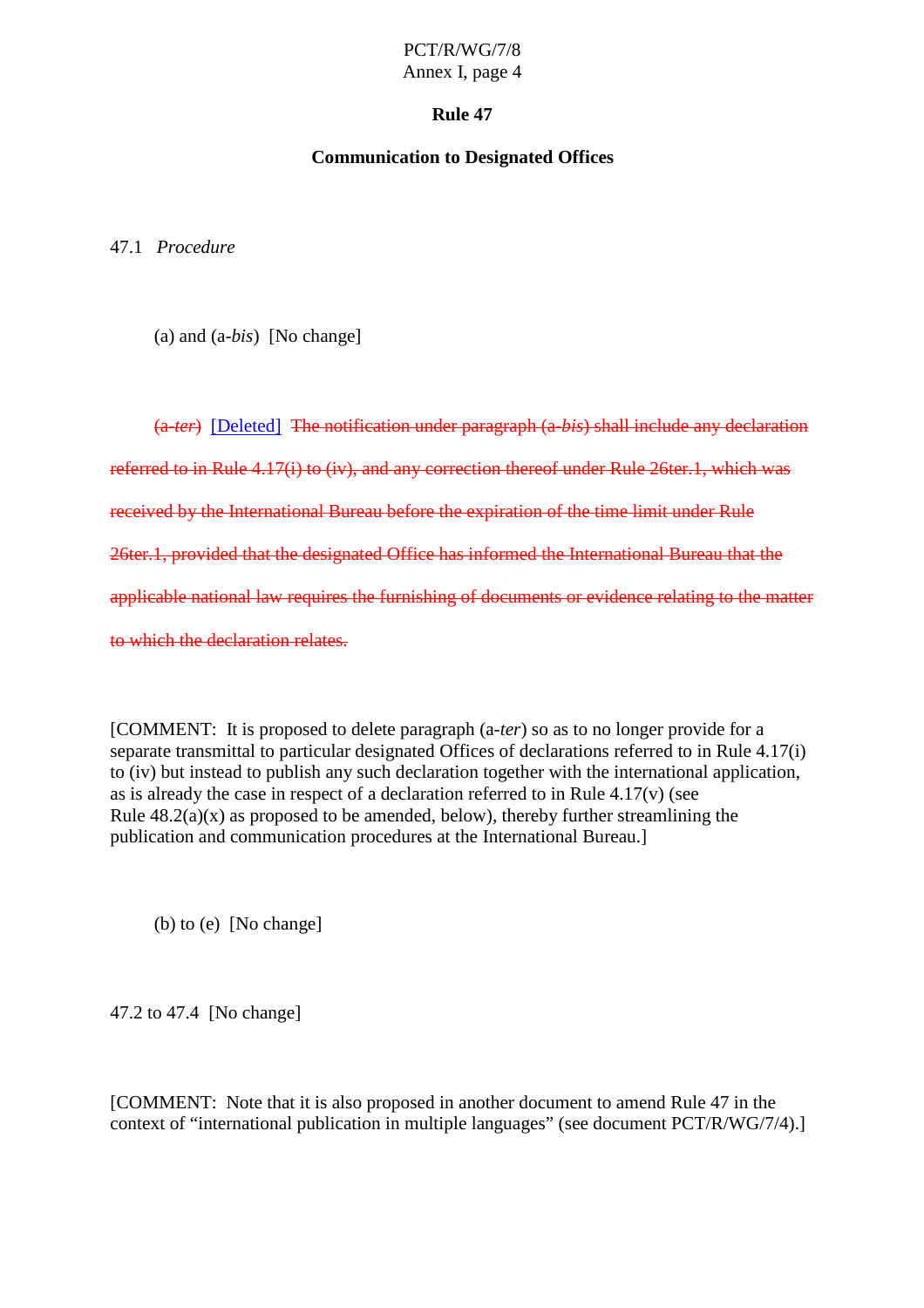# **Rule 48**

# **International Publication**

48.1 *Form and Means*

 $(a)$  [Deleted] The international applications hall be published in the form of a

pamphlet.

(b) The particular steps reling the form in which and the means by which international

applications are published of the pamphlet and the method of reproduction shall be governed

by the Administrative Instructions.

[COMMENT: See paragraph 19 in the Introduction to this document. Modified Section 406 of the Administrative Instructions, which entered into force on April 1, 2005, enables the International Bureau to fulfill its legal obligation under Article 21 to publish international applications by way of electronic means. It is thus proposed to delete the term "pamphlet" throughout the Regulations, noting that that term, connoting paper publication, would appear to be misleading.]

48.2 *Contents*

(a) The publication of the internationa lapplication The pamphlet shall contain:

[COMMENT: The proposed amendments of the chapeau of paragraph (a) are consequential on the proposed deletion of the term "pamphlet" throughout the Regulations.]

(i) a standardized front page  $\frac{1}{2}$ ;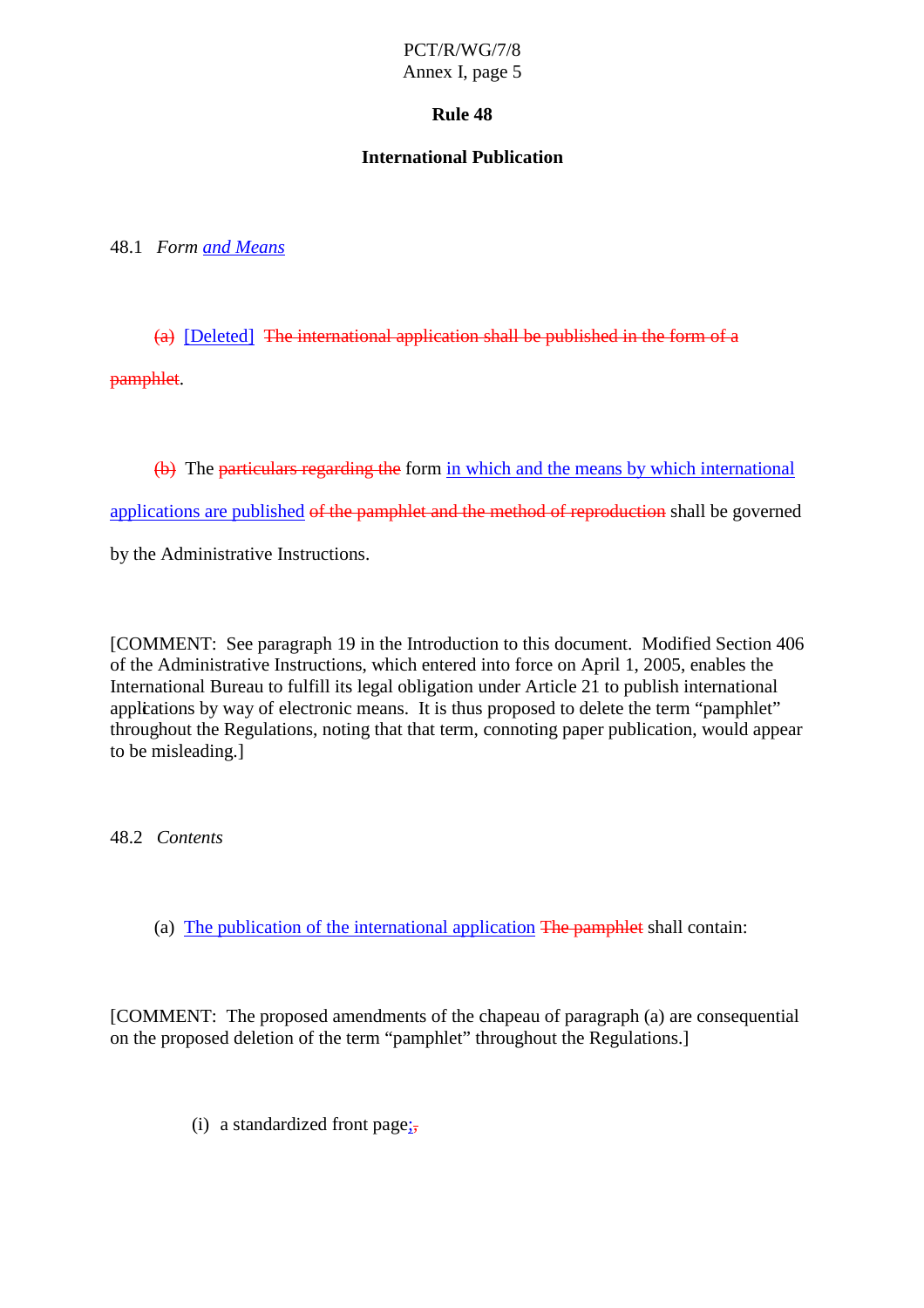*[Rule 48.2(a), cont inued]*

- (ii) the description  $\mathbf{G}$
- (iii) the<br>claims  $;$
- (iv) the drawings, if any  $\frac{1}{2}$

(v) subject to paragraph  $(g)$ , the international search report or the declaration under Article  $17(2)(a)$ ; the publication of the international search report in the pamphlet sheal, however, not be required to include the part of the international search report which contains only matter referred to in Rule 43 already appearing on the front page of the pamphlet,

[COMMENT:Atpresent,the International Bureau always publishes the international search report without the front page of that report, noting that that part of the report contains only matter which already appears on the front page of the pamphlet. In order to further streamline the publication process at the Internation al Bureau, it is proposed to always publish the international search report as established by the International Searching Authority, including the front page, and to amend item  $(v)$  accordingly.

(vi) any statement filed under Article  $19(1)$ , unless the Int ernational Bureau finds

that the statement does not comply with the provisions of Rule  $46.4;$ ,

(vii) any request for rectification referred to in the third sentence of Rule 91.1(f);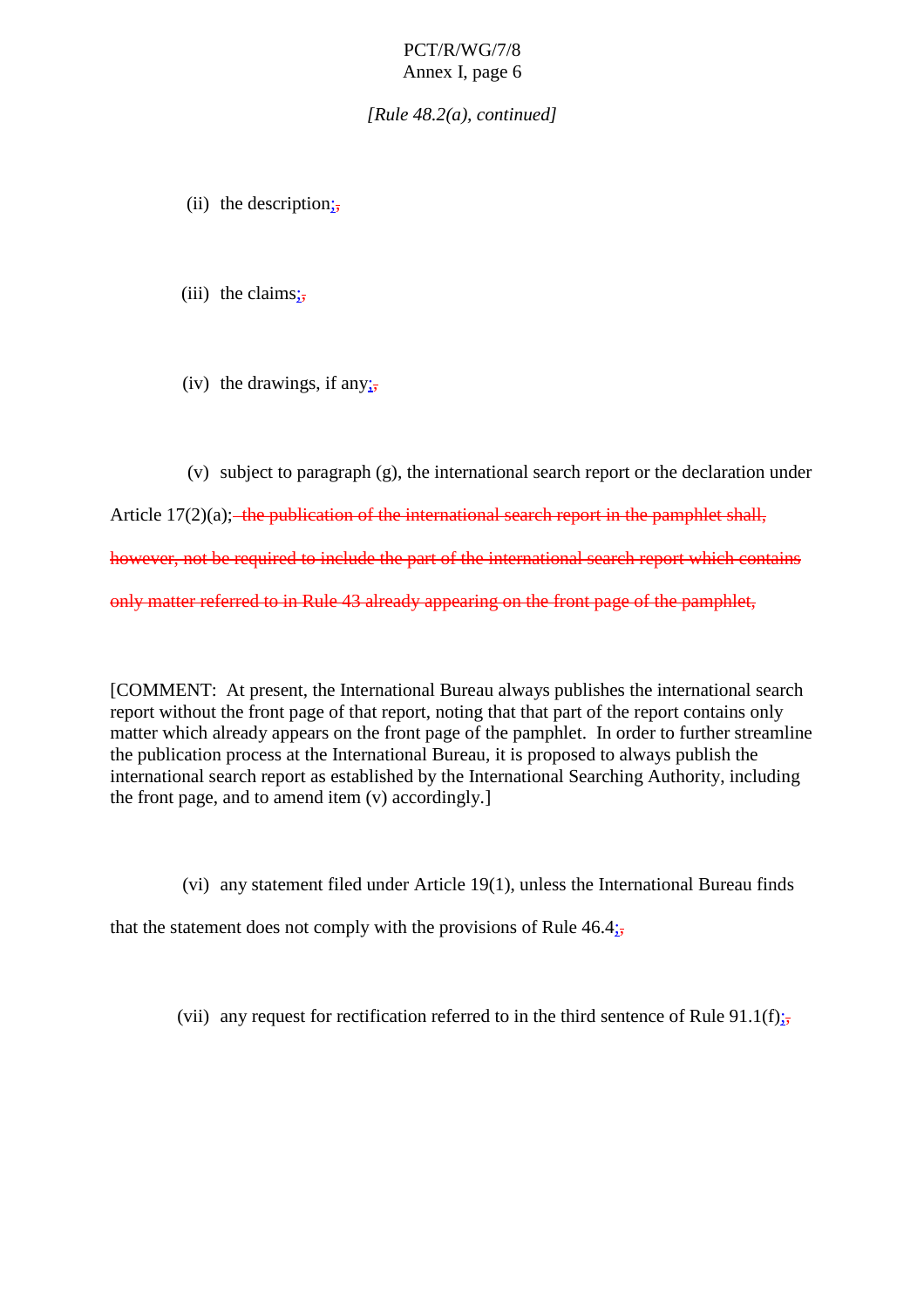*[Rule 48.2(a), continued]*

(viii) the relevant data from any indications in relation to deposited biological material furnished under Rule 13*bis* separately from the description, to gether with an indication of the date on which the International Bureau received such indications  $\frac{1}{27}$ 

(ix) any information concerning a priority claim considered not to have been made

under Rule  $26$  *bis*.  $2(b)$ , the publication of which is requested under Rule  $26$  *bis*.  $2(c)$ ;

(x) any declaration referred to in Rule 4.17 Rule 4.17(v), and any correction thereofunder Rule 26*ter*.1, which was received by the Integrational Bureau before the expiration of the time limit under Rule 26 *ter.* 1.

[COMMENT:The proposed amendments of item (viii) are consequential on the proposed amendments of Rule 13*bis*.4 (see the comment on that Rule, above). With regard to item (x), it is proposed to amend that item so as to no longer publish, to gether with the international application, only a declaration referred to in Rule  $4.17(v)$  but any declaration referred to in Rule 4.17; in this context, see also Rule  $47.1(a-*ter*)$ , above, which i sproposed to be deleted. The other proposed amendments of Rule 48.2 are consequential on the proposed deletion, throughout the Regulations, of the term "pamphlet".

(b) Subject to paragraph  $(c)$ , the front page shall include:

(i) datataken from the requestsheet and such other data as are prescribed by the

Administrative Instructions ;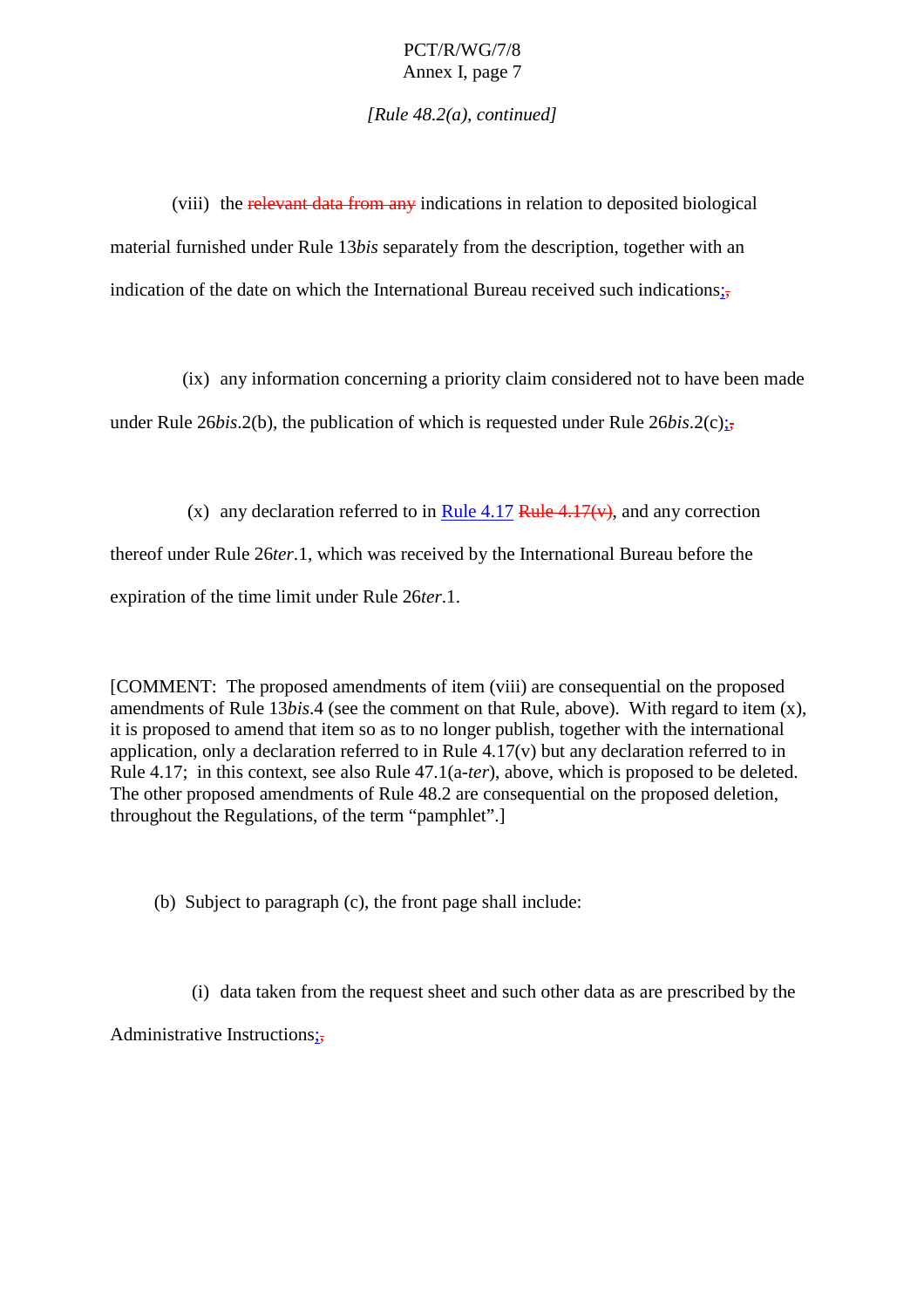*[Rule 48.2(b), continued]*

(ii) a figure or figures where the international application contains drawings, unless Rule 8.2(b) applies  $\frac{1}{2}$ 

(iii) the abstract; if the abstract is actis both in English and in another language, the English texts hall appear first  $\frac{1}{2}$ ;

(iv) anindication that the request contains any declaration referred to in Rule 4.17 which was received by the International Bureau before the expiration of the time li mitunder Rule 26 *ter*.1.

 $(c)$  to  $(e)$  [No change]

(f) If the claims have been amended under Article 19, the publication of the international application shall contain either the full text of the claims both as filed and as amended orthe full text of the claims as filed and specify the amendments . Any statement referred to in Article 19(1) shall be included as well, unless the International Bureau finds that the statement does not comply with the provisions of Rule 46.4. The date of receipt of the amended claims by the International Bureau shall be indicated.

[COMMENT: It is proposed to amend paragraph (f) so as further streamline the publication process and to alignit with the existing practice of the International Bureau to always publish, if the clai mshave been amended under Article 19, the full text of the claims both as filed and as amended, rather than just the claims as filed and a "specification" of the amendments established by the International Bureau.]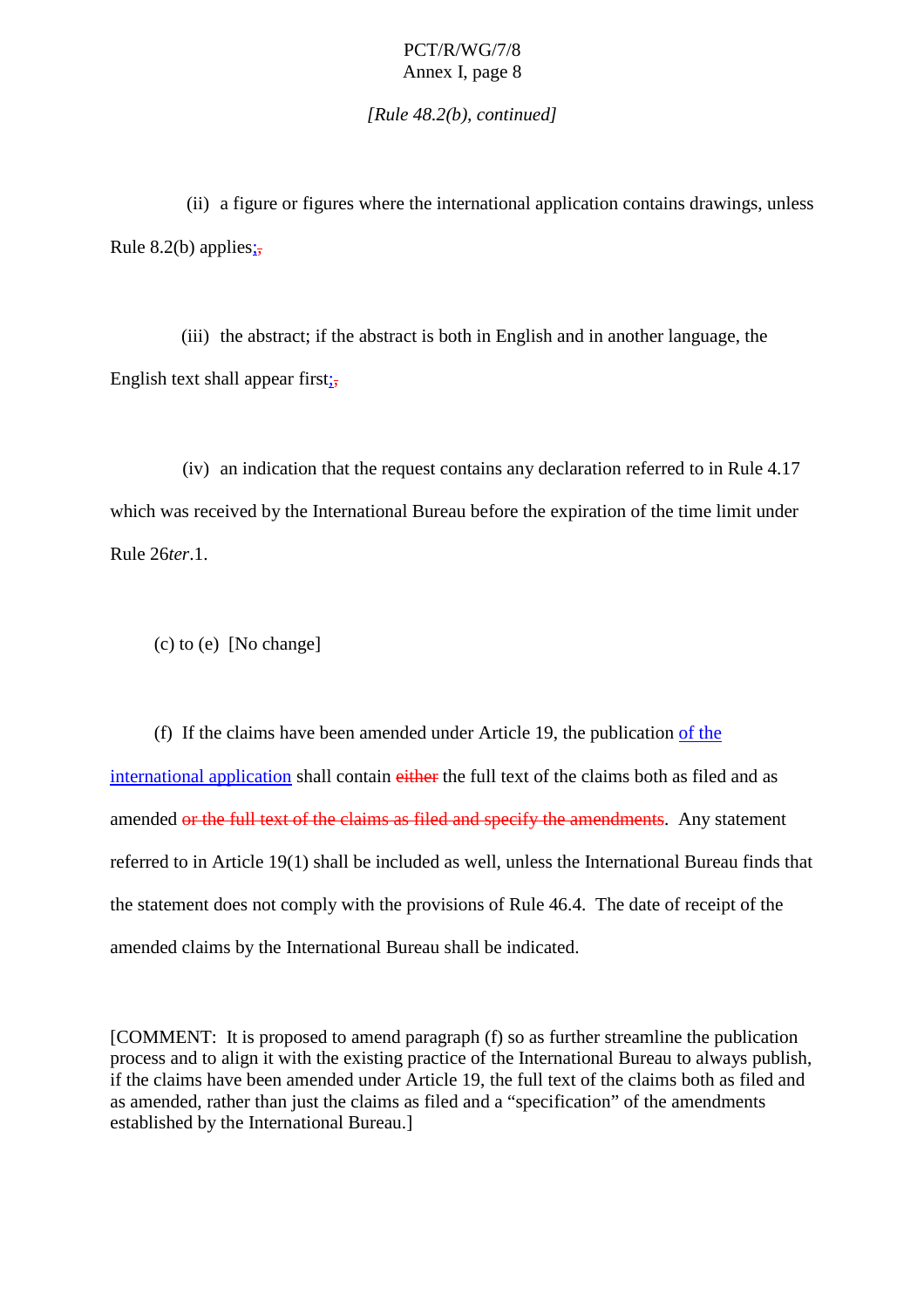*[Rule 48.2(g), continued]*

 $(g)$  If, att he time of the completion of the technical preparations for international publication, the international search report is not yet available (for example, because of  $publication on the request of the applications provided in Articles 21(2)(b) and 64(3)(c)(i)$ ), the front page pamphlets hall contain , in place of the international search report, an indication to the effect that that report was not available and that either the pamphlet (then also including the international search report) will be republished or the international search report (when it becomes available) will be separately published together with a revised front page.

 $[COMMENT: It is proposed to a mend paragraph(g) so a stofur the extreme amline the$ publication process and to alignity it hte heats time practice of the International Bureau to always separately publish the international search report to gether with a revised front page rather than the entire pamphlet including the international search report where the search report was not available at the time of completion of technical preparations for international publication.]

(h) If, at the time of the completion of the technical preparations for international publication, the time limit for amending the claims under Article 19 has not expired, the front page pamphletshall refer to that fact and indicate that, should the claims be amended under Article 19, then, promptly after receipt by the International Bureau of such amendments within the time limit under Rule 46.1, the full text of the claim s as amended either the pamphlet(containing the claims as amended) will be republished or a statement reflecting all the amendments will be published together with a revised front page . If In the latter case, at least the front page and the claims shall be republished and, if a statement under Article 19(1) has been filed, that statements hall be published as well, unless the International Bureau finds that the statement does not comply with the provisions of Rule 46.4.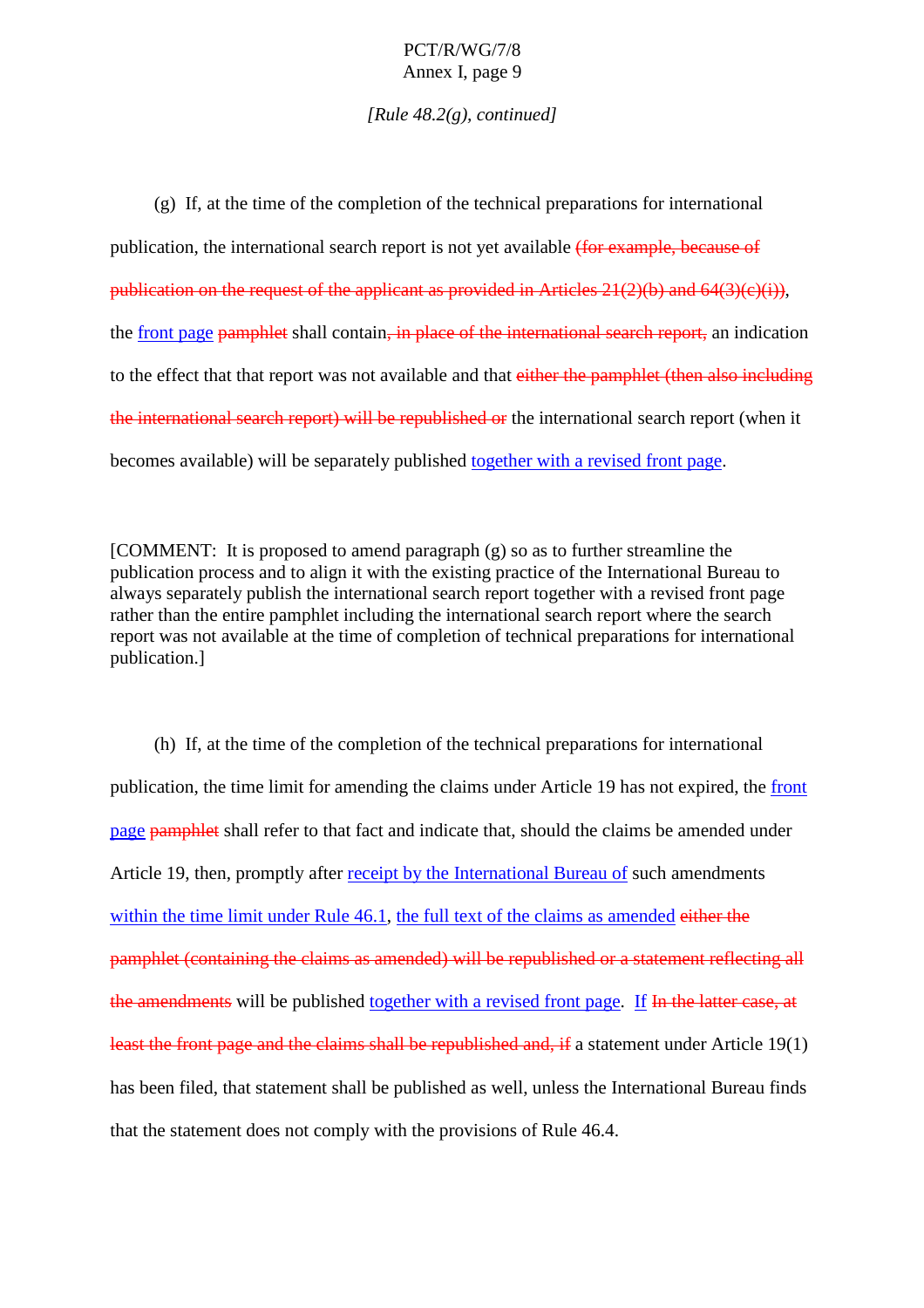*[Rule 48.2(h), continued]*

[COMMENT: It is proposed to amend paragraph (h) so as further streamline the publication process and to enable the International Bureau to publish, if the claims have been amended under Article 19 after completion of technical preparations for international public ation but within the time limit under Rule 46.1, the full text of the claims as amended, to gether with a revised front page, rather than the entire pamphlet containing the claims as amended.]

(i) [Deleted] The Administrative Instructions shall determine the cases in which the

various alternatives referred to inparagraphs (g) and (h) shall apply. Such determination shall

depend on the volume and complexity of the amendments and/or the volume of the

international application and the cost factors.

[COMMENT:The proposed deletion of paragraph (i) is consequential on the proposed  $amendments of paragraphs(g) and (h).]$ 

48.3 to 48.6 [No change]

[COMMENT: Note that Rule 48 is proposed to be further amended in the context of proposed amendments of the Regulat ions relating to missing elements and parts of the international application (seed ocument PCT/R/WG/7/2), relating to the restoration of the right of priority (seed ocument PCT/R/WG/7/3), relating to the publication in multiple languages (seedocument PCT/ R/WG/7/4), relating to the rectification of obvious mistakes (see document PCT/R/WG/7/6), and relating to the addition of Arabic as a language of publication (seedocument PCT/R/WG/7/10).]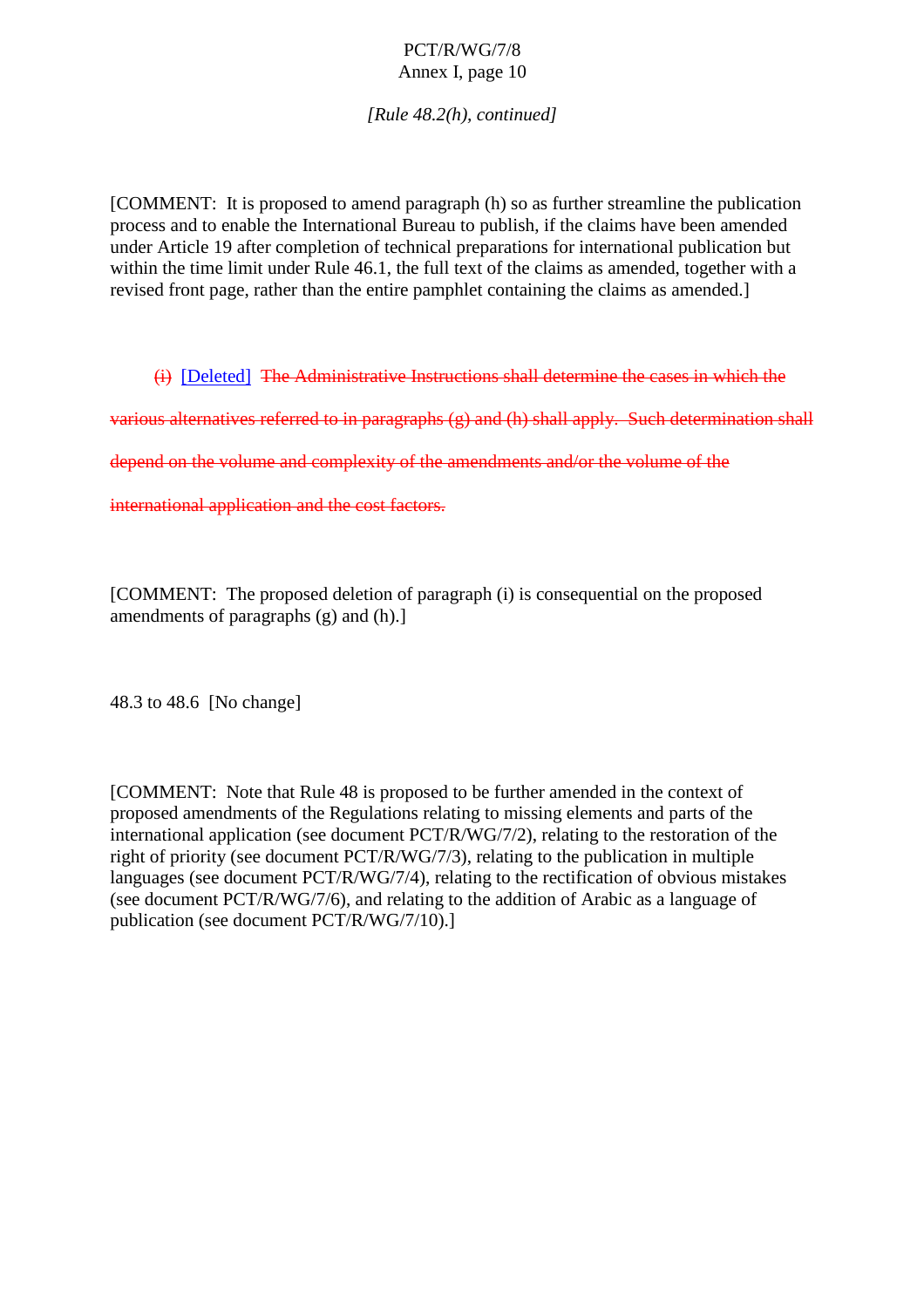#### **Rule 86**

#### **The Gazette**

86.1 Contents **and Form** 

 $\overline{(a)}$  The Gazettere ferred to in Article 55(4) shall contain:

(i) for each published international application, the data specified by the Administrative Instructions taken from the front page of the publication of the international application  $p$ amphlet published under Rule  $48$ , the drawing (if any) appearing on the said front page, and the abstract  $\frac{1}{2}$ ;

(ii) the schedule of all fees payable to the receiving Offices, the International Bureau, and the International Searching and Preliminary Examining Authorities  $\frac{1}{27}$ 

(iii) noticest hepublication of which is required under the Treaty or these Regulations;

(iv) information, if and to the extent furnished to the International Bureau by the designated or elected Offices, on the question whether the requirements provided for in Articles 22 or 39 have been complied with in respect of the international applications designating or electing the Office concerned  $\frac{1}{27}$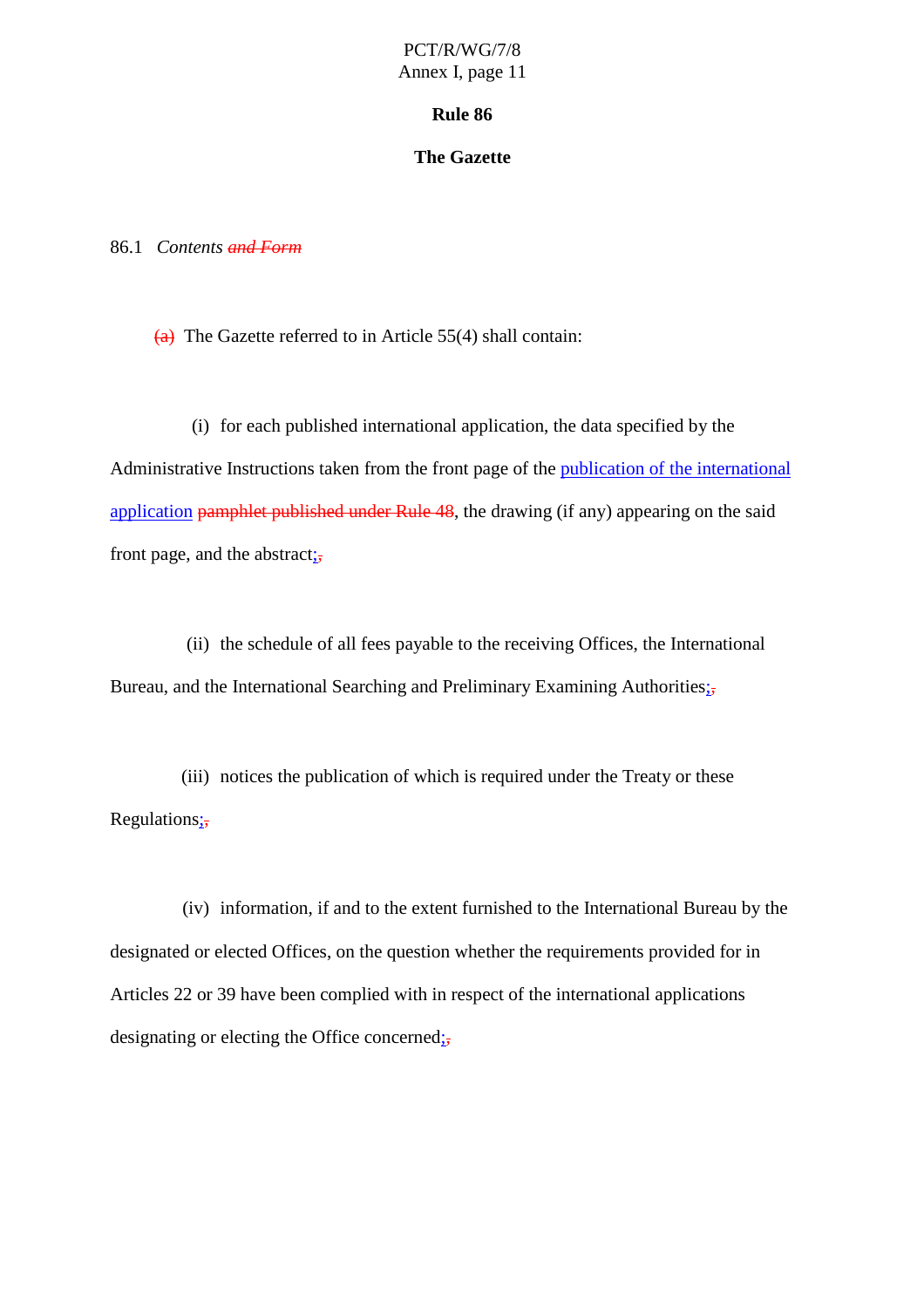*[Rule 86.1, continued]*

(v) any other useful information prescribed by the Administrative Instructions,

provided access to such i nformation is not prohibited under the Treaty or these Regulations.

[COMMENT:The proposed amendments of paragraph (a) are consequential on the proposed deletion of paragraph (b) (see below) and the proposed deletion, throughout the Regulations, of the te rm "pamphlet" (see the comment on Rule 48.1 as proposed to be amended, above).]

 $(b)$  [Deleted] The information referred to inparagraph  $(a)$  shall be made available in two forms:

(i) as a Gazette in paper form, which shall contain the data specified by the he Administrative Instructions taken from the front page of the pamphlet published under Rule  $48$  ("bibliographic data") and the matters referred to inparagraph  $(a)(ii)$  to  $(v)$ ;

 $(i)$  as a Gazette inelectronic form, which shall contain the bibliographic da ta, the drawing (if any) appearing on the said front page, and the abstract.

[COMMENT:Seeparagraphs 11 to 17 in the main body of this document.]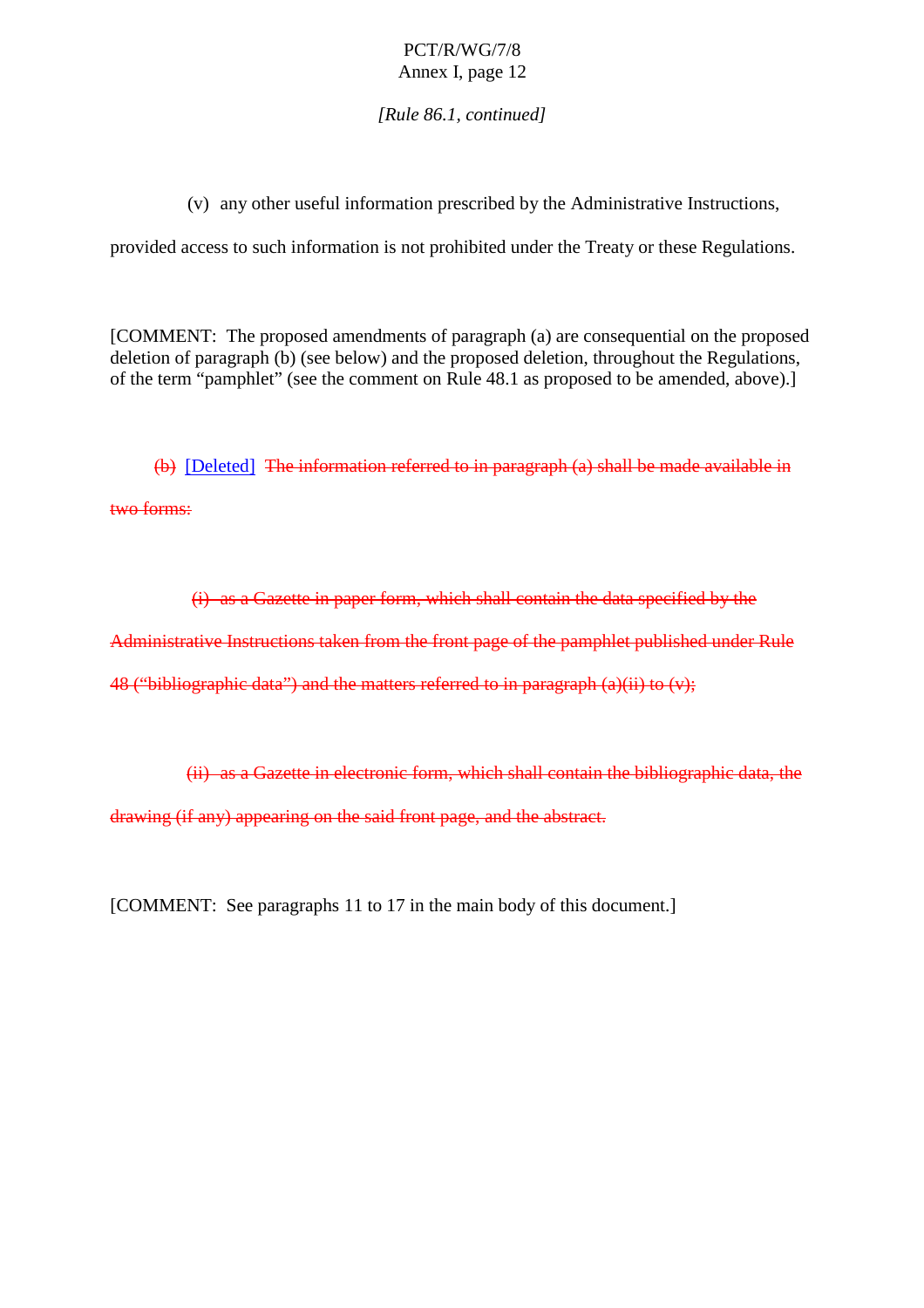86.2 *Languages*; *FormandMeansofPublication AccesstotheGazette* 

(a) The Gazette shall be published in English and French at the same time. The translations shall be ensured by the International Bureau in English and French. The International Bureau shall ensure that the publication of the Gazett eshall be effected on, or as soon as possible after, the date of publication of the international application. The Gazette inpaperform shall be published in a bilingual (English and French) edition. It shall also be published ineditions in any other language, provided the cost of publication is assured through sales or subventions.

[COMMENT: See paragraphs 11 to 17 in the main body of this document. It is proposed to amend the text of present p aragraph  $(c)$  (see below) and to move that text to paragraph  $(a)$ ; the present text of paragraph (a) is proposed to be deleted, consequential on the proposed discontinuation of the paper Gazette.]

(b) [No change] The Assembly may order the publication of the Gazette in languages other than those referred to inparagraph  $(a)$ .

(c) The form in which and the means by which the Gazette is published shall be governed by the Administrative Instructions. The Gazette inelectronic form referred to in Rule 86.1( b)(ii) shall be made accessible in English and French at the same time, by any electronic ways and means specified in the Administrative Instructions. The translations shall beensured by the International Bureau in English and French. The International Bureau shall ensure that the making accessible of the Gazette inelectronic form shall be effected on, or as soon as possible after, the date of publication of the pamphlet containing the international application.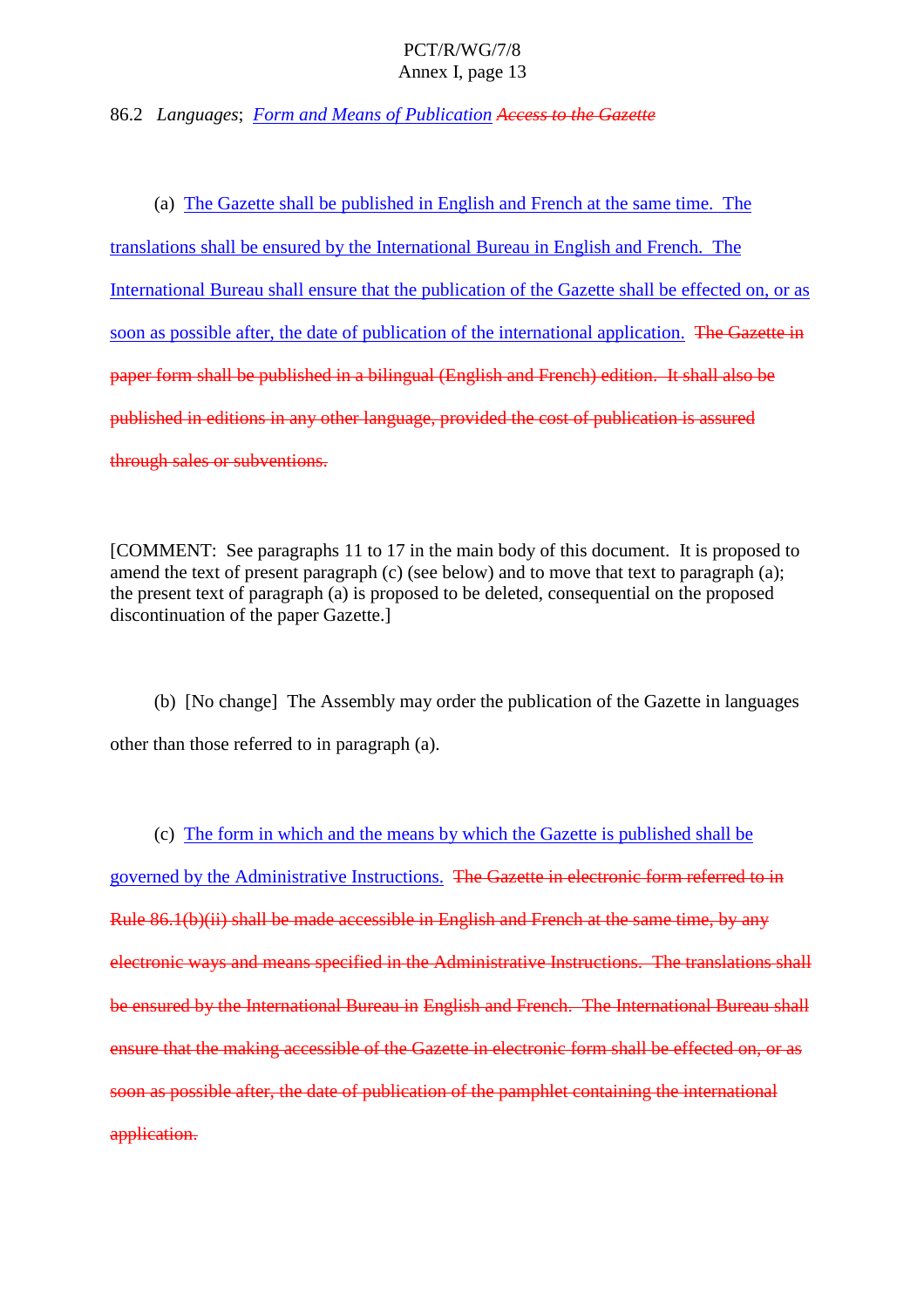*[Rule 86.2(c), continued]*

[COMMENT:The AdministrativeInstructionswouldhavetobemodified to provide details concerning the publication of the Gazette in electronic form. The text of present paragraph (c) is proposed to be amended and moved to paragraph (a) (see above).]

86.3 [No change] *Frequency*

The frequency of publication of the Gazette shall be determined by the Director

General.

86.4 [No change] *Sale*

The subscription and other sale prices of the Gazette shall be determined by the Director

General.

[COMMENT: While the legal pub lication of the Gazette for the purposes of Article 55(4) will be effected by making the Gazette in electronic form available online, free of charge, via WIPO's we bsite, it would appear that Rule 86.4 is still needed in respect of the envisaged sale to the general public of related products, such as the Gazette on CD -ROM.]

86.5 [No change] *Title*

The title of the Gazetteshall be determined by the Director General.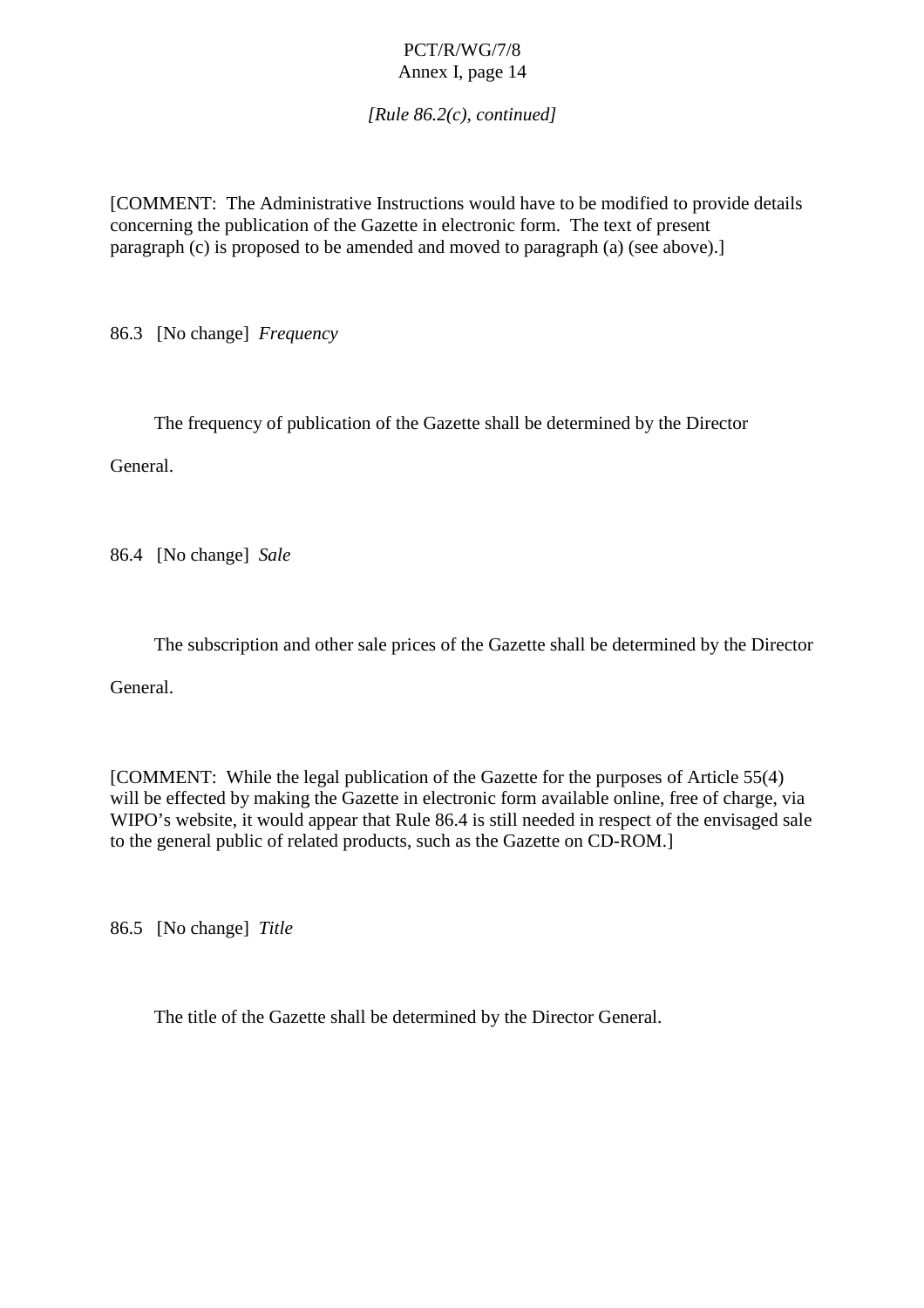Furtherdetails concerning the Gazette may be provide dfor in the Administrative

Instructions.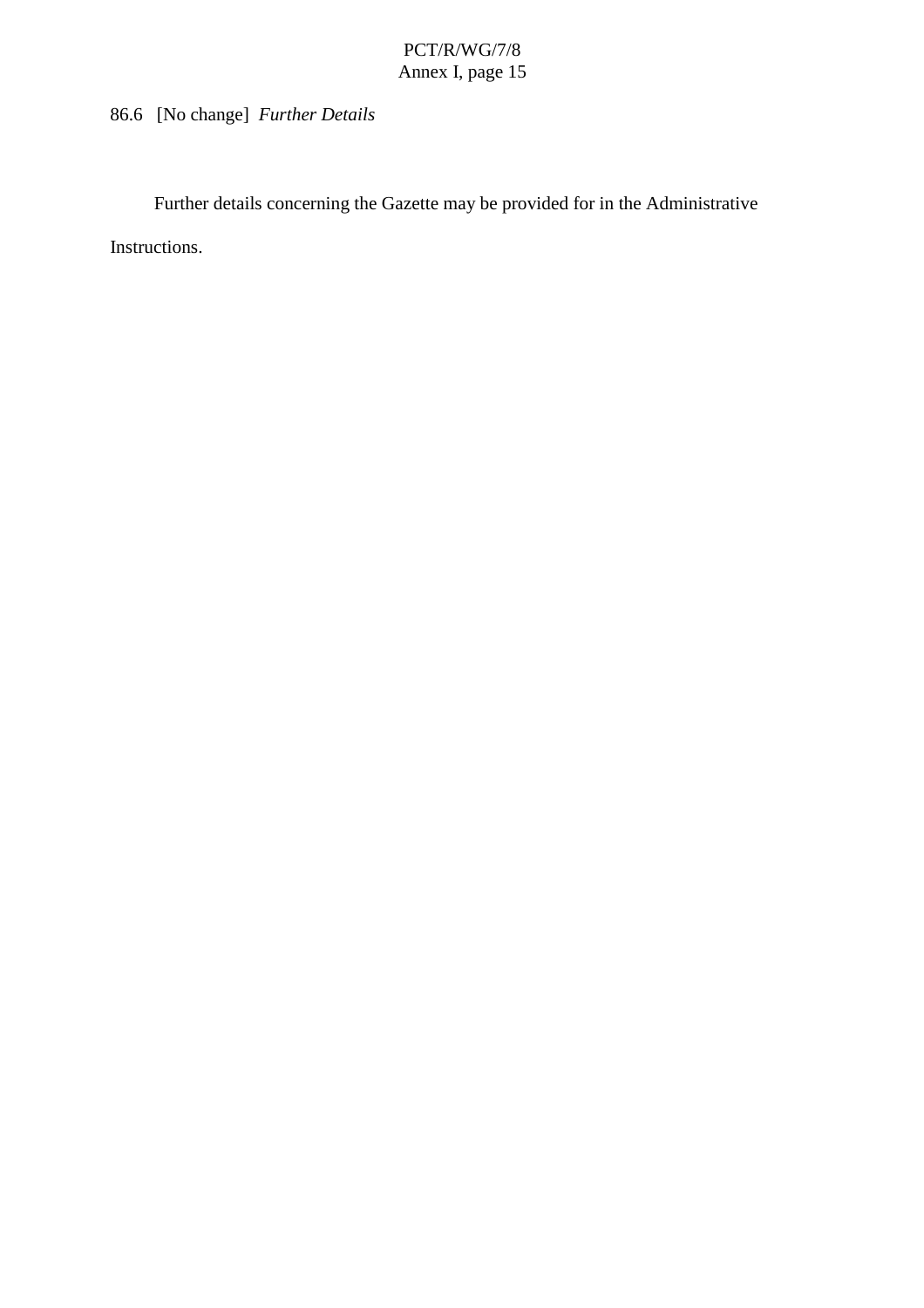# **Rule 87**

# **Communication Copies of Publications**

87.1 *Communication of Publications on Request International Searching and Preliminary Examining Authorities*

The International Bureau shall communicate Any International Searching or-

Preliminary Examining Authority shall have the right to receive - free of charge, two copies of every published international application,  $\theta$  fthe Gazette  $\theta$ , and  $\theta$  fany other publication of general interest published by the International Bure au inconnection with the Treaty or these Regulations, to International Searching Authorities, International Preliminary Examining Authorities and national Offices upon request by the Authority or Office concerned Further details concerning the form in which and the means by which publications are communicated shall be governed by the Administrative Instructions.

[COMMENT: It is proposed to amend Rule 87.1, whose present wording would appear to connote paper publication. The Administrative Instructions would have to be modified to provide for the details concerning the form in which and the means by which the International Bureau would communicate publications to Authorities and national Offices. Aside from its legal obligation, under Rules 48.1 and 86. 1 as proposed to be amended, to publish international applications and the Gazette (publication would be effected by making international applications and the Gazette inelectronic form available online, free of charge, via WIPO's website), it is envisaged that the International Bureau would, on request, continue to provide a copy in electronic form of any published international application and of the Gazette on a physical data carrier (such as CD -R or DVD), and a copy of any published international applic ation on paper.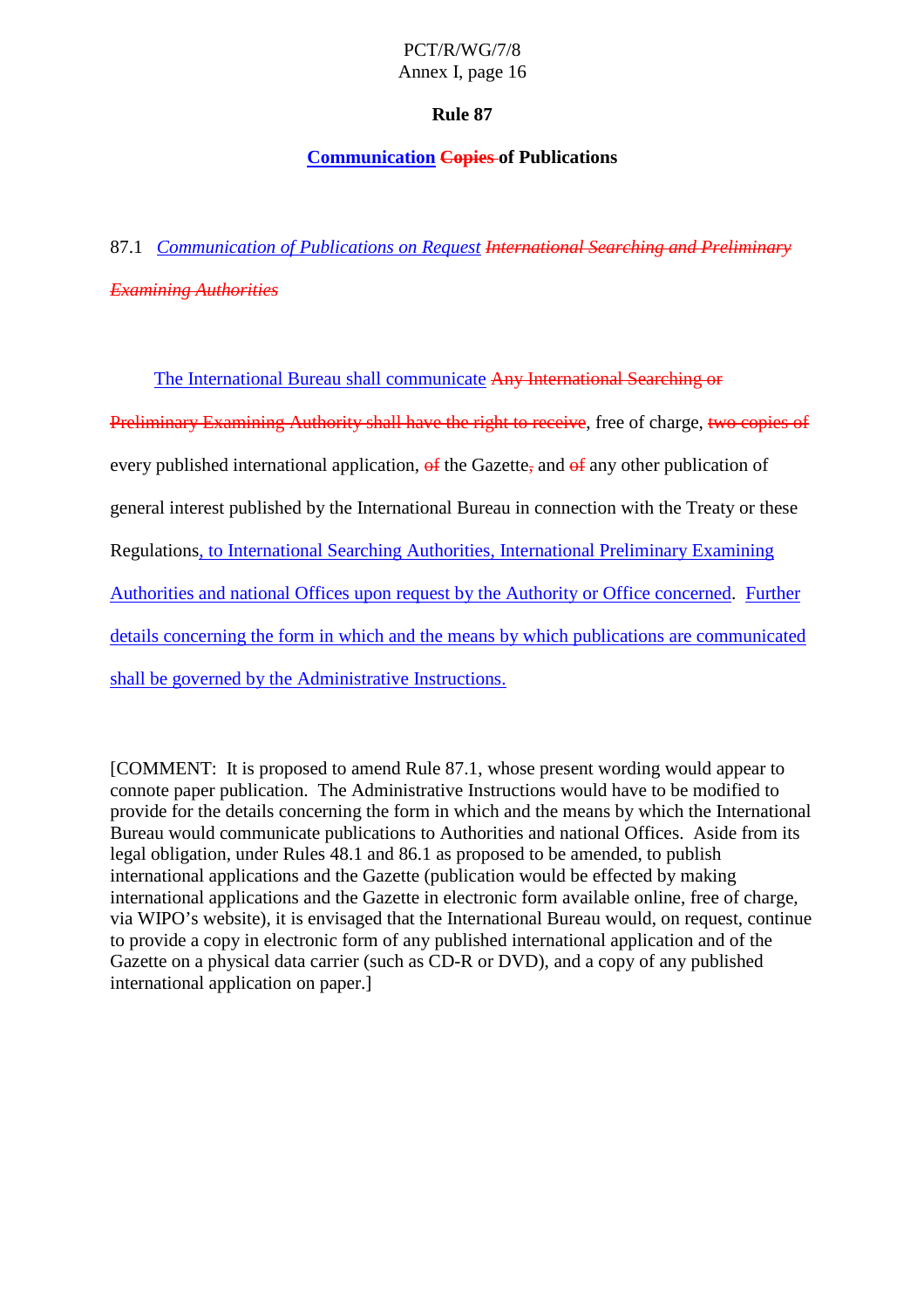87.2 [Deleted] *NationalOffices* 

(a) Anynational Office shall have the right to receive, free of charge, one copy of every published international application, of the Gazette, and of any other publication of general interest published by the International Bureau inconnection with the Treaty or these Regulations.

(b) The publications referred to inparagraph (a) shall be sentons pecial request. If any publication is available in more than one language, the request shall specify the language orlanguages in which it is desired.

[COMMENT:The communication of publications to national Offices is dealt within Rule 87.1 as proposed to be amended (see above).]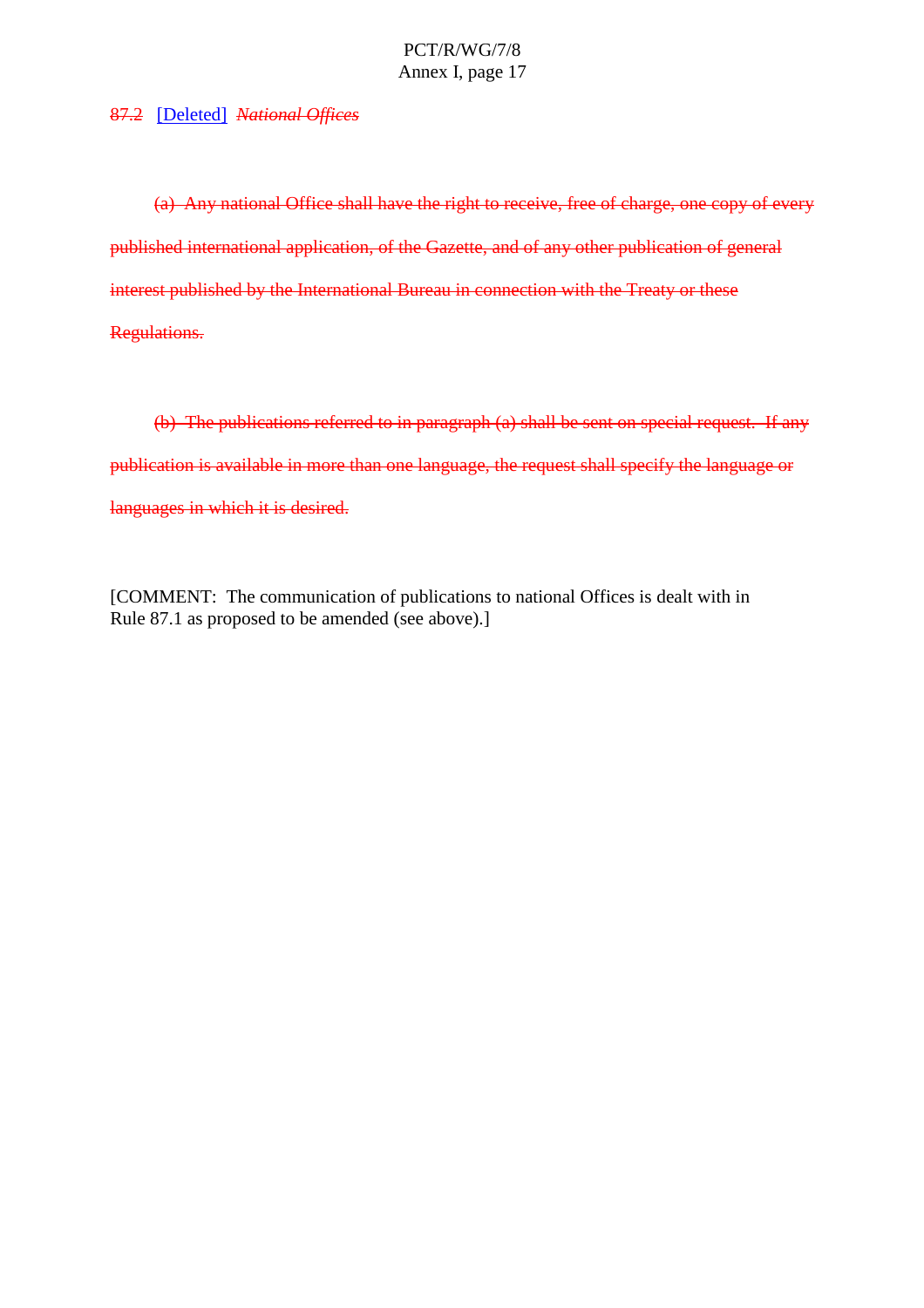#### **Rule 91**

#### **Obvious Errors in Documents**

91.1 *Rectification*

(a) to (e)  $[Note]$ 

(f) Any authority which authorizes or refuses any rectification shall promptly notify the applicant of the authorization or refusal and, in the case of refusal, of the reasons therefor. The authority which authorizes are ctification shall promptly vnotify the International Bureau accordingly. Where the authorization of the rectification was refused, the International Bureaushall, upon request made by the applicant prior to the time relevant under paragraph (g-*bis*), (g-*ter*) or (g-*quater*) and subject to the payment of a special fee whose amount shall be fixed in the Administrative Instructions, publish the request for rectification together with the international application. A copy of the request for rectification shall be included in the communic ation under Article 20 where a copy of the pamphletis not used for that communication or where the international application is not published by virtue of Article 64(3).

[COMMENT: The proposed amendments of paragraph (f) are consequential on the proposed deletion of the term "pamphlet" throughout the Regulations and the deletion of (former) Rule 47.2(c) with effect from January 1, 2004. Rule 47.2(c) as inforce until December 31, 2003, read: "Except to the extent that any designated Office notifies the International Bureau otherwise, copies of the pamphlet under Rule 48 may be used for the purposes of the communication of the international application under Article 20." Note that it is also proposedinanotherdocument to amend Rule 91 in the context of "rectification of obvious mistakes" (seedocument PCT/R/WG/7/6).]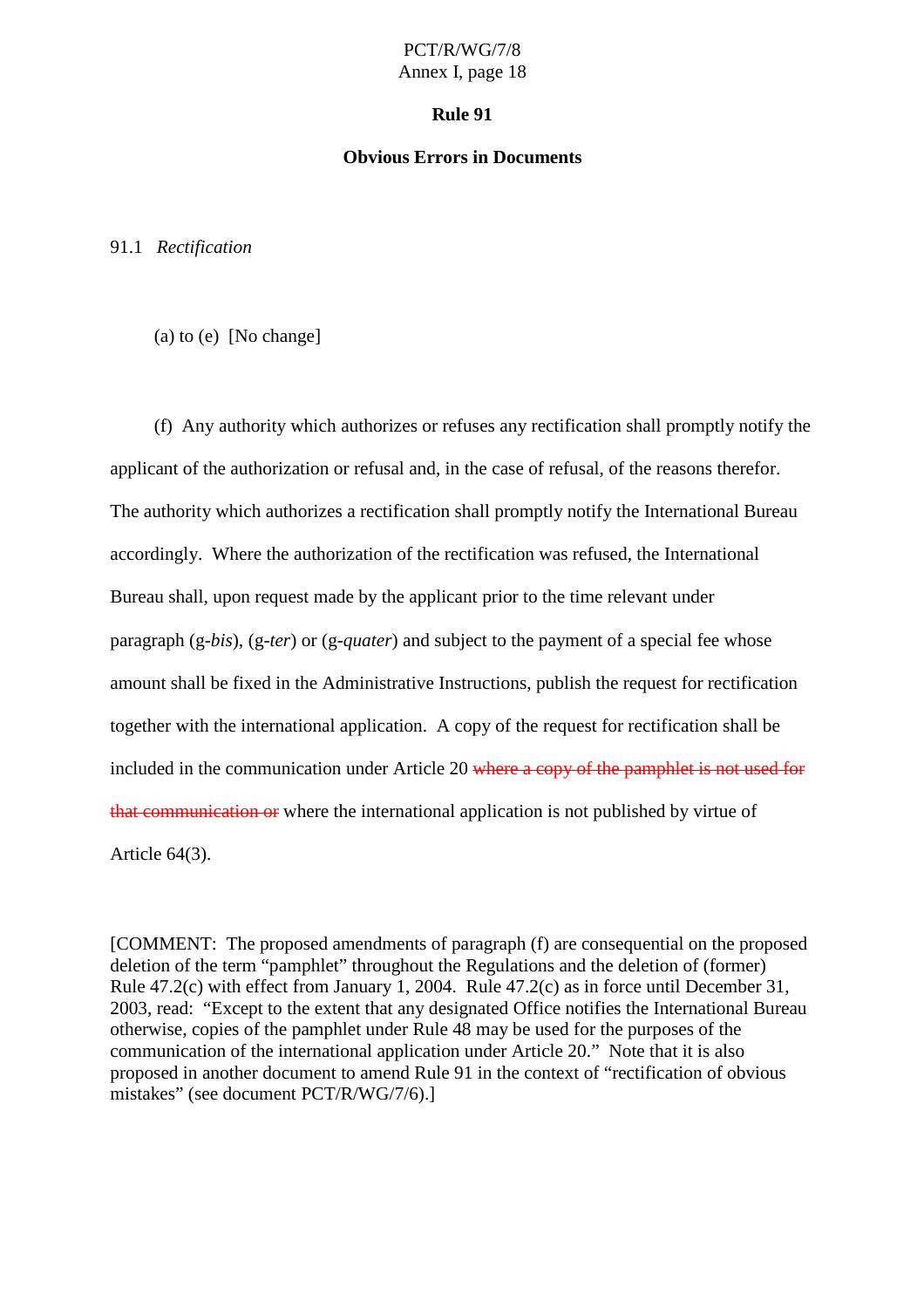*[Rule 91.1, continued]*

(g) to (g -*quater*) [No change]

[AnnexIIfollows]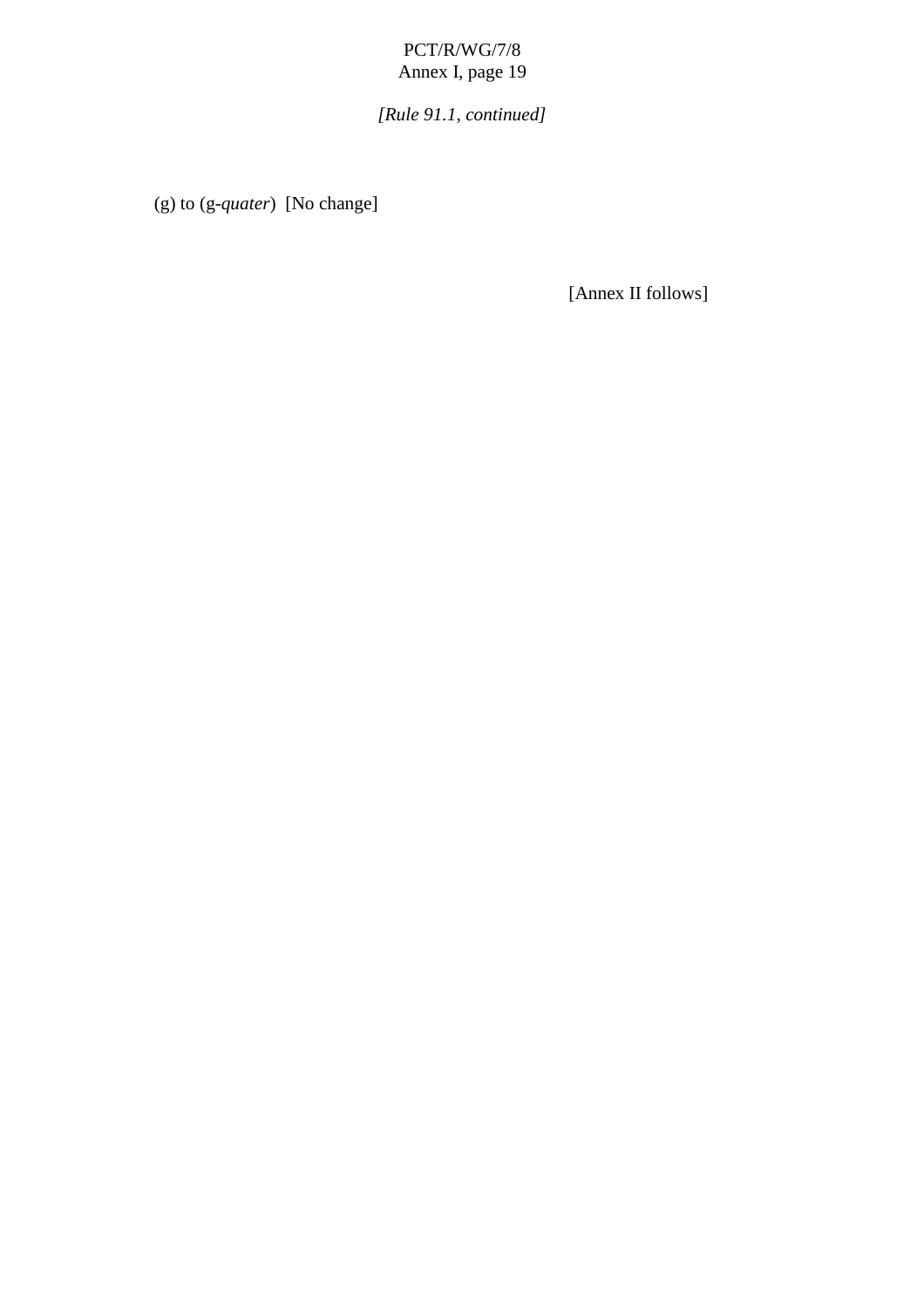#### PCT/R/WG/7/8

#### **ANNEXII**

# STATISTICSRELATEDTOTHEPCTGAZETTE

Figure 1: Evolution of the number of paid subscriptions to Ga zette in paper form



| Table1:Income/lossgeneratedbysubscriptionstothe<br>Gazetteinpaperform |            |            |            |            |  |
|-----------------------------------------------------------------------|------------|------------|------------|------------|--|
| Income                                                                | 2001       | 2002       | 2003       | 2004       |  |
| Subscriptions                                                         | 150,000    | 124,000    | 108,000    | 94,000     |  |
| <b>Costs</b><br>Mailing                                               | 163,000    | 175,000    | 159,000    | 101,000    |  |
| Paper                                                                 | 85,000     | 64,000     | 56,000     | 73,000     |  |
| Printing $\&$<br><b>Binding</b>                                       | 119,000    | 89,000     | 78,000     | 26,000     |  |
| <b>Totalcosts</b>                                                     | 367,000    | 328,000    | 293,000    | 200,000    |  |
| Loss                                                                  | $-217,000$ | $-204,000$ | $-185,000$ | $-106,000$ |  |